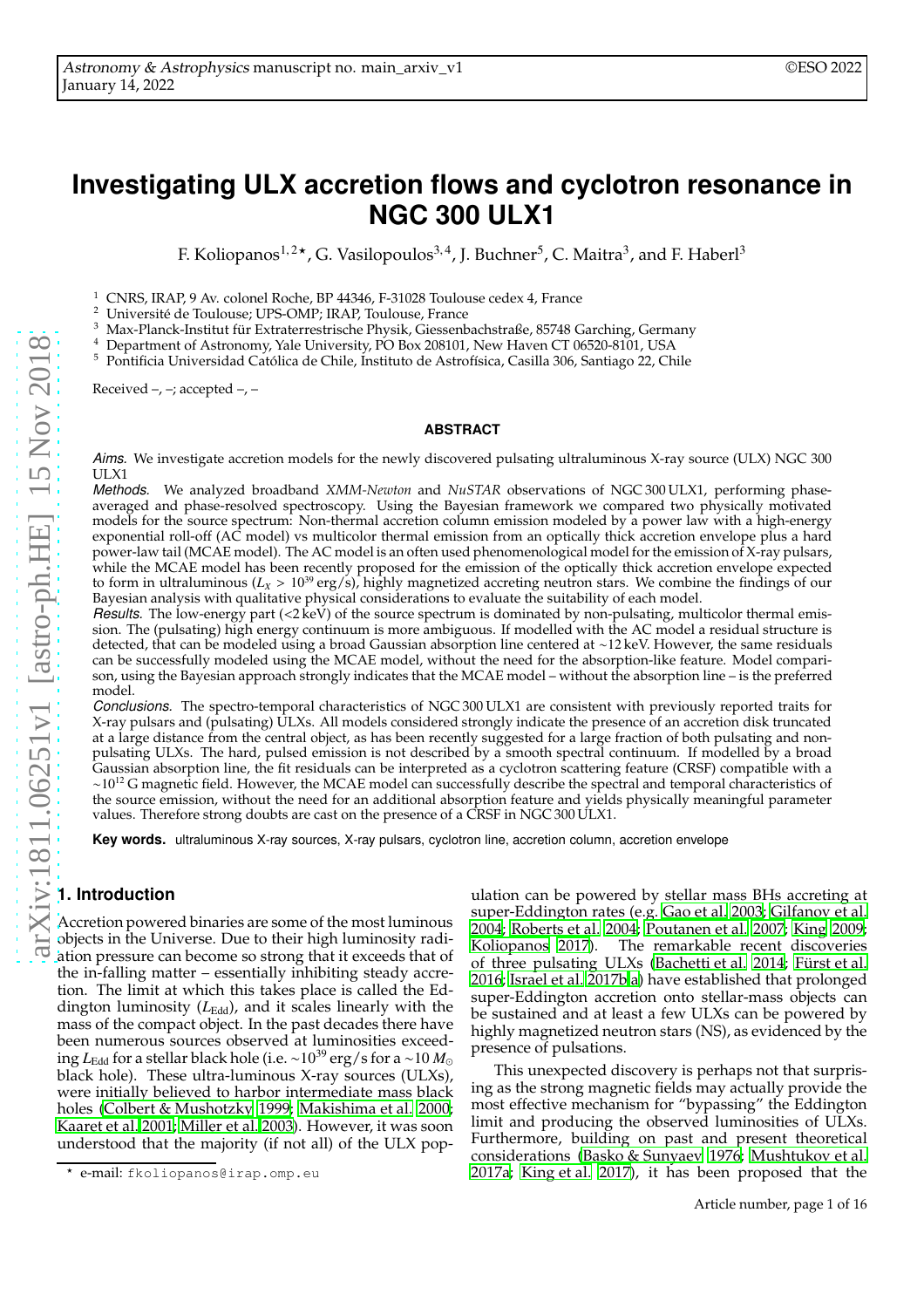majority of known ULXs – not just the few pulsating ones – may be powered by highly magnetized neutron stars rather than black holes (e.g. [Koliopanos et al. 2017;](#page-11-9) [Walton et al. 2018b\)](#page-11-10).

NGC 300 ULX1 is the fourth system classified as a pulsar ULX (PULX) [\(Carpano et al. 2018\)](#page-10-8). This remarkable system has probably one of the fastest spin-up rates ever observed. The spin period (*Ps*) of the NS was measured to be ∼362 s in December 2016, while a recent measurement of its spin was ∼20 s on January 2018. [Carpano et al.](#page-10-8) [\(2018\)](#page-10-8) reported a very high spin-up rate  $(P_s = -5.56 \times 10^{-7} s s^{-1})$ of the neutron star within the duration of the simultaneous *XMM-Newton* and *NuSTAR* observations. In this paper we report on the detailed spectral properties of the system based on the *XMM-Newton* and *NuSTAR* observations performed in 2016. We performed phase-resolved spectroscopy on the broadband spectra and explored the source behavior in the context of accreting highly magnetised NSs – such as Be-XRBs, which is the likely nature of this source – but also in the context of supercritically accreting high-B NSs as has been recently explored by [Koliopanos et al. \(2017\)](#page-11-9) and [Walton et al.](#page-11-10) [\(2018b\)](#page-11-10).

More specifically we test the source behavior against the spectral and temporal traits predicted for the emission of the accretion column that is expected to form in high-B NSs accreting at high rates. This involves the predicted spectral shape of the emission (e.g. [Nagel 1981;](#page-11-11) [Meszaros & Nagel 1985;](#page-11-12) [Burnard et al. 1991;](#page-10-9) [Hickox et al.](#page-10-10) [2004;](#page-10-10) [Becker & Wolff 2007\)](#page-10-11), its hardness as a function of pulse-phase as has been noted in several X-ray pulsars (XRPs) (e.g. [Klochkov et al. 2011;](#page-11-13) [Malacaria et al.](#page-11-14) [2015;](#page-11-14) [Vybornov et al. 2017;](#page-11-15) [Koliopanos & Vasilopoulos](#page-11-16) [2018\)](#page-11-16) and also the presence of non-pulsating components such as the thermal-like excess below ∼1 keV, which can be attributed to the presence of a truncated accretion disk (e.g. [Hickox et al. 2004,](#page-10-10) and references therein). Since the source is also a ULX, we also investigate the spectral characteristics for pulsating ULXs predicted by [Mushtukov et al. \(2017a\)](#page-11-7) and observationally investigated by [Koliopanos et al. \(2017\)](#page-11-9).

## **2. Observations and data reduction**

To study the broadband spectral behavior of NGC 300 ULX1 we considered the 2016 joint *NuSTAR* (21-12-2016, ObsID: 30202035002) and *XMM-Newton* (17-12-2016, ObsIDs: 0791010101,0791010301) observation. We calculated the phase of each event based on the NS ephemeris (reference date: MJD=57738.65661582,  $P=31.718$  s,  $\dot{P}=55.3\times10^{-8}$  s/s). We extracted background subtracted light curves and phase-resolved and phaseaveraged spectra from both telescopes. Both phaseresolved and phase-averaged spectra were analyzed simultaneously for the telescopes covering a spectral band between 0.3-30 keV.

For the analysis of the two *XMM-Newton* observations, we only considered the EPIC-pn detector [\(Strüder et al.](#page-11-17) [2001\)](#page-11-17) which has the largest effective area of the three EPIC detectors, in the full 0.3-10 keV bandpass, and had registered more than ∼80000 photons for each of the observations considered, providing sufficient statistics for continuum spectral fitting of both phase-resolved and phasedaveraged analysis. The data were handled using the *XMM-Newton* data analysis software SAS version 16.1.0. and the calibration files released<sup>[1](#page-1-0)</sup> until December 13th, 2017. Following standard extraction guidelines we filtered out any potential high background flares by extracting 10<E<12 keV light curves with a 100s bin size and placing appropriate threshold count-rates for high energyphotons. Using these, we removed any time intervals affected by high particle background. The pn detector was operated in imaging mode during both observations. For the spectral extraction we considered a circular extraction region with a radius 35′′centered at the Chandra source coordinates [\(Binder et al. 2011\)](#page-10-12) and in order to avoid possible contamination from a neighboring point source. However, in both observations the source was adjacent to a chip gap and we note that when part of the PSF lies in a chip gap, effective exposure and encircled energy fraction may be affected. We followed the standard filtering and extraction practices provided by the *XMM-Newton* Science Analysis System (SAS). The source spectrum was extracted using SAS task evselect, and the standard filtering flags (#XMMEA\_EP && PATTERN<=4 for pn). For the background region we considered a 40′′ circle located in the same region of the chip as the source center, avoiding the copper ring and OoT events. SAS tasks rmfgen and arfgen were respectively employed to produce the redistribution matrix and ancillary file.

For the analysis of the *NuSTAR* data we used the version 1.8.0 of the *NuSTAR* data analysis system (*NuSTAR* DAS), and instrumental calibration files from CalDB v20180312. The data were calibrated and cleaned using the standard settings on the NUPIPELINE script, reducing internal high-energy background, and screening for passages through the South Atlantic Anomaly (settings SAACALC=3, TENTACLE=NO and SAAMODE=OPTIMIZED). Using the NUPRODUCTS routine we extracted phase-averaged source and background spectra and instrumental responses were then produced for each of the two focal plane modules (FPMA/B). The spectral products were extracted from a circular region of 50′′ radius, and background was estimated from same size regions of blank sky on the same detector as the source, as far from the source as we could to avoid contribution from the point-spread function (PSF) wings. We applied standard PSF, alignment, and vignetting corrections.

For the  $\chi^2$  analysis, all spectra were regrouped so as not to oversample the instrument energy resolution by more than a factor of 3 and to have at least 25 counts per bin. For the Bayesian analysis (see Sect. [4\)](#page-5-0) the spectra were unbinned and Cash statistics [\(Cash 1979\)](#page-10-13) was employed. The analysis was performed using the Xspec spectral fitting package, version 12.9.0 [\(Arnaud 1996\)](#page-10-14) and the Bayesian Xray analysis package [\(Buchner et al. 2014\)](#page-10-15). We restricted the *NuSTAR* spectra to energies below 30.0 keV as above this range the signal-to-noise ratio  $(S/N)^2$  $(S/N)^2$  fell below a value of 5. We also ignored all *NuSTAR* channels below 3 keV.

<sup>1</sup> https://www.cosmos.esa.int/web/xmm-newton/ccf-releasenotes

<span id="page-1-1"></span><span id="page-1-0"></span> $^2\,$  We define S/N based on the total number of source (N $_{\rm src}$ ) and background  $(N_{bg})$  events that are collected from areas with same size as:  $(N_{\rm src}/\sqrt{N_{\rm src}+N_{\rm bg}})$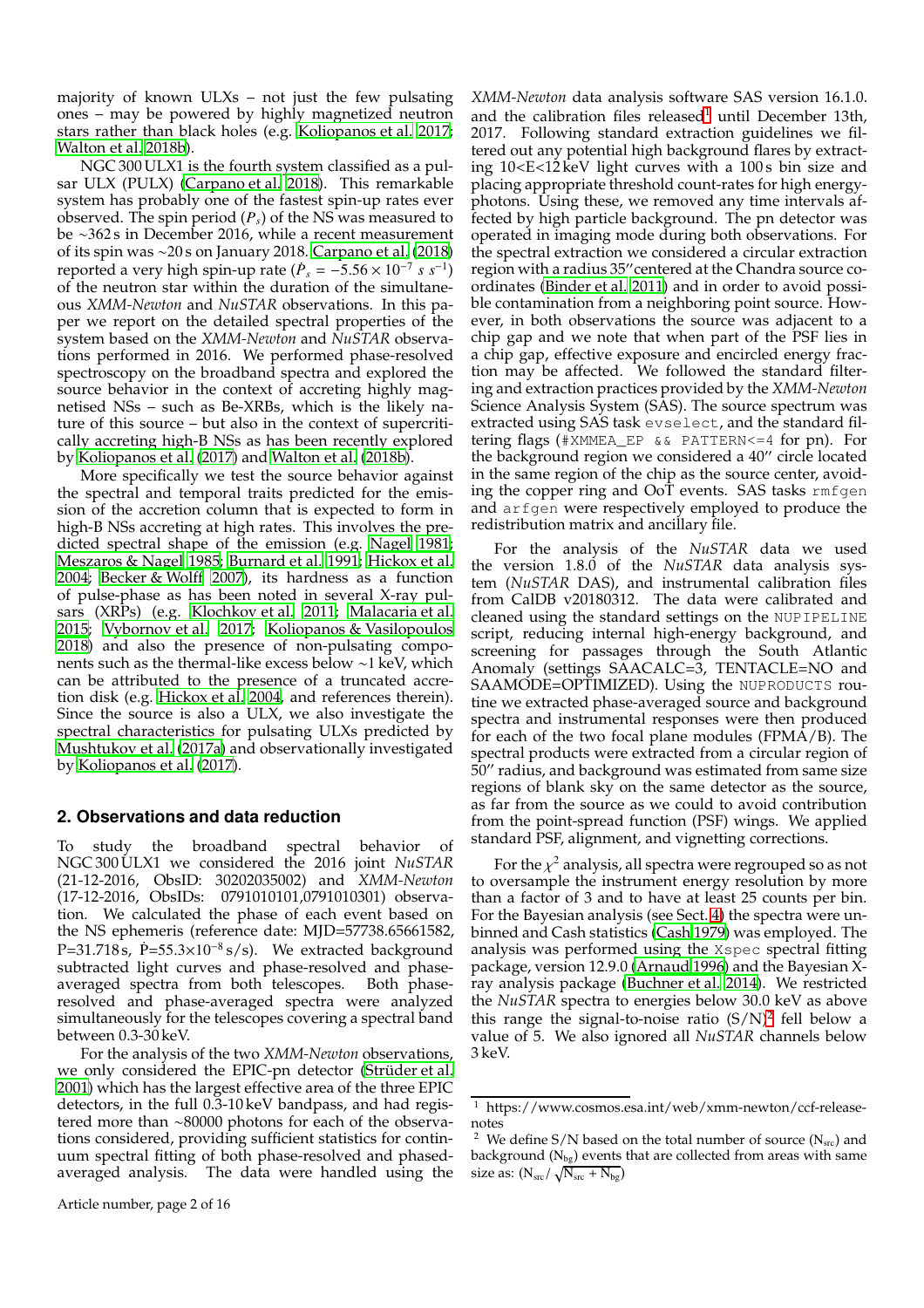

<span id="page-2-2"></span>**Fig. 1.** Data-to-model ratio vs energy plot for the phaseaveraged broadband (*XMM-Newton* plus *NuSTAR*) spectrum of NGC 300 ULX1. Top two panels: Absorbed power-law models with exponential roll-off (using two different Xspec models). Two lower panels: AC and MCAE models, respectively.

### <span id="page-2-3"></span>**3. X-ray spectral analysis**

#### *3.1. Accretion column emission*

PULXs are extremely luminous accreting NSs, thus it is natural to attempt to model their spectra in the context of Galactic accreting NS. In general the X-ray continuum emission of an XRP is composed by a pulsating hard component originating from the accretion column and a soft excess. Thus, we consider an empirical model comprised of a soft multicolor disk black body (MCD) and a power law with a high energy roll-off, the MCD component is expected to originate in the truncated accretion disk and the power law simulates the accretion column emission (e.g. [Becker & Wolff 2007\)](#page-10-11). We denote this model as the "Accretion column (AC) model". We also note that as a first approximation a cutoff power-law (cPL $^3$  $^3$ ) model can describe the X-ray spectra of non pulsating ULXs [\(Pintore et al.](#page-11-18) [2017\)](#page-11-18).

## <span id="page-2-4"></span>*3.2. The Multi-color Accretion envelope model for ULXs*

Alternatively, the characteristic roll-off in the pulsating and non-pulsating ULXs can be modeled with a hot thermal component that is believed to originate from an accretion envelope that engulfs the NS [\(Mushtukov et al.](#page-11-7) [2017a\)](#page-11-7). This envelope is produced by the free falling accreting matter that starts from the magnetospheric radius and extends to the top of the accretion column. For the extreme accretion rates required for PULXs the opacity of the envelope becomes high enough to reprocess most of the



<span id="page-2-1"></span>**Fig. 2.** Structure of the accretion envelope. Optical depth at a distance. across the envelope the optical depth has been computed based on the minimum separation of the two confining lines. The separation of the lines (i.e. the base of the accretion column) has been selected to be 100 m (see discussion in [West et al.](#page-11-19) [2017](#page-11-19)).

emission of the accretion column. In this case, the pulsed emission is the result of the pronounced temperature gradient of the spinning accretion envelope whose spectrum is described by a hot  $(\geq 2 \text{ keV})$  multi-color thermal model.

The broad band spectrum can then be modeled using a combination of two MCD components and a powerlaw tail [\(Koliopanos et al. 2017\)](#page-11-9). The "soft" MCD is again used as a rough approximation of the truncated multitemperature disk (however, the disk will most likely be geometrically thick, see [Chashkina et al. 2017](#page-10-16) and also discussion in [Koliopanos et al. 2017\)](#page-11-9). Similarly the second (hot) MCD component is an approximate description for the multicolor black body emission of the accretion envelope. The power-law tail is likely the result of up-scattering of photons by the free falling electrons outside the accretion column (e.g. [Kaminker et al.](#page-11-20) [1976;](#page-11-20) [Lyubarskii & Syunyaev 1988](#page-11-21); [Poutanen et al. 2013](#page-11-22)) that form the accretion envelope. A considerable fraction of these non-thermal electrons are expected to escape the accretion column unprocessed, as discussed in [Mushtukov et al. \(2017a](#page-11-7)) and [Koliopanos et al.](#page-11-9) [\(2017\)](#page-11-9). We refer to this model as the "Multi-Color Accretion Envelope" (MCAE) model.

Here, we briefly revisit the proposed model of accretion envelopes [\(Mushtukov et al. 2017b;](#page-11-23) [Koliopanos et al.](#page-11-9) [2017\)](#page-11-9) in order to apply its basic principles on NGC 300 ULX1 and illustrate why this model very likely describes its accretion process. We calculate the magnetospheric radius following [Lai](#page-11-24) [\(2014\)](#page-11-24) and assume that the total X-ray luminosity is equal to the rate at which gravitational energy of the in-falling matter is released  $(L_x \approx GM\dot{M}/R_{NS})$ . We assume that accreting matter follows

<span id="page-2-0"></span><sup>&</sup>lt;sup>3</sup> The photon distribution is  $\propto E^{-\Gamma} \exp{-E/\beta}$ , where  $\Gamma$  is the photon index and  $\beta$  the e-folding energy of the exponential roll-off)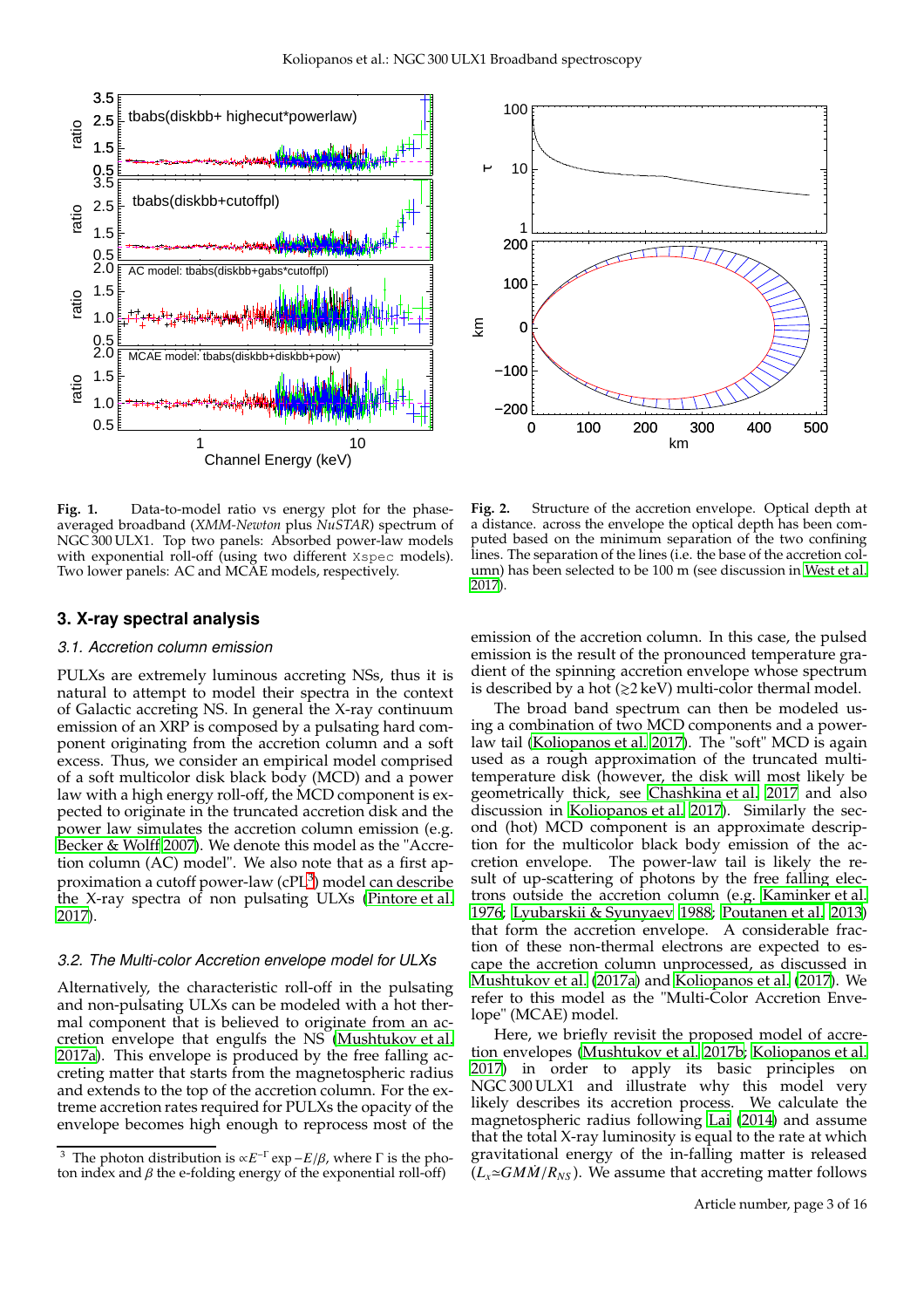the direction of the last closed magnetic field line (i.e. *R*m). Matter is then confined between a space defined by adjacent lines, this can be a small fraction of  $R<sub>m</sub>$ . At the base of the accreted flow a cylindrical accretion column is formed. Through diffusion processes the width of the accretion column can be broadened, but this does not affect our calculations especially away from the NS. The equation of a dipole magnetic field line can be expressed in terms of its largest radius (e.g. *R*m) and its angular coordinate ( $\theta$ ) from the equatorial plane:  $R(\theta) = R_{\text{m}} \cos^2 \theta$ . For the last closed field line at the surface of the NS this corresponds to  $cos(\theta_{\text{NS}}) = \sqrt{R_{\text{NS}}/R_{\text{m}}}$  or  $\theta_{\text{NS}} \sim 82^{\circ}$ . Thus we can express any magnetic line based on their trace on the NS surface by using the relation:

$$
R(\theta) = R_{\text{NS}} \frac{\cos^2 \theta}{\cos^2 \theta_{\text{NS}}}
$$
 (1)

As a next step we need to calculate the size or width of the envelope at a given radius, and its minimum optical depth as a function of radius. By following two "parallel" closed field lines from the NS surface towards the magnetosphere we can calculate the surface area between them based on their minimum separation  $(d_{\rm R,min})$  at a given point (see [West et al. 2017,](#page-11-19) for more details about the described configuration). Moreover, we calculate the surface area  $S_{D,R}$ of this conical frustum that is defined by the orientation of *d*R,min assuming axial symmetry around the magnetic axis (see Fig. [2\)](#page-2-1). The opacity of the envelope in the direction of the minimum width can then be calculated as a function of radius (see also eq. 3 in [Mushtukov et al. 2017b](#page-11-23)):

$$
\tau(R) = \frac{\kappa_e \dot{M} d_{\text{R,min}}}{2S_{\text{D,R}} \nu(R)},
$$
\n(2)

where  $\kappa_e$  is the Thomson electron scattering opacity, and  $v(R)$  is the local velocity of the in-falling matter, which cannot be larger than the free fall velocity. We note that at a given distance, from the rotational axis, the separation of two close field lines can only be a fraction of the distance thus the free fall velocity can vary by less than a factor of two within the range of the conical frustum. In Fig. [2](#page-2-1) we plot an example of the above defined envelope assuming different line configurations at the NS surface for the above paradigm, as well as the opacity derived by solving eq. [2.](#page-3-0) The resulting magnetospheric envelope is closed and optically thick.

We point out that in the case of oblique rotators, where the magnetic and rotation axis do not align a fully closed envelope could be difficult to maintain for large dynamical times. Most of the time material should fall into the polar cap from the direction where magnetic lines are closer to the inner disk radius, as indicated by simulations [\(Parfrey & Tchekhovskoy 2017](#page-11-25)). This would result in an envelope that covers only a fraction of the sphere around the NS. Given the above, the optical depth plotted in Fig. [2](#page-2-1) should only be considered as a lower limit.

#### *3.3. Modeling of the phase-averaged continuum*

Below we report on the two modeling approaches when applied to the pulse-phase averaged X-ray spectrum.

*AC model:* The *XMM-Newton* EPIC-pn and *NuSTAR* (FPMA and FPMB) phase-averaged spectra were fitted

together with a constant multiplicative factor to account for inter-calibration uncertainties between the two instruments and any minor intensity changes between the two XMM-Newton observations. The spectral continuum was modeled with an MCD with a temperature of ∼0.29 keV ( Xspec model diskbb) and a power law with a spectral slope of ∼0.5 and an e-folding energy of the exponential roll-off at *Ef old*∼4.2 keV ( Xspec model cutoffpl, "Full (no line)" model in Table [1\)](#page-5-1). The interstellar absorption was modeled using the improved version of the tbabs code[4](#page-3-1) [\(Wilms et al. 2000\)](#page-11-26). The atomic cross sections were adopted from [Balucinska-Church & McCammon](#page-10-17) [\(1992\)](#page-10-17). Our AC model is in principle a simplification of the model used by [Carpano et al. \(2018\)](#page-10-8), basically it is the powerlaw\*highecut model with  $E_{cut} = 0$ , providing smoothest version of a cutoff power-law continuum with one less parameter than the powerlaw\*highecut. For completeness we have considered both power-law models in our full parameter space exploration (see below and also section [4\)](#page-5-0) but only tabulate the best fit values (Table [1\)](#page-5-1) for the cutoffpl model and the "AC model" only refers to this. For further simplicity, we considered only a single instance of the tbabs to account for the combined Galactic foreground absorption and for both the interstellar medium of NGC 300, as well as the intrinsic absorption of the source (the partial absorption component is virtually insignificant during the 2016 observations, [Carpano et al.](#page-10-8) [2018\)](#page-10-8). Element abundances were taken from [Wilms et al.](#page-11-26) [\(2000\)](#page-11-26) and cross-sections from [Verner et al. \(1996\)](#page-11-27). The model yielded a  $\chi^2_{\text{red}}$  value of 1.24 for 765 degrees of freedom (dof), with the data-to-model ratio plot featuring some (minor) negative and strong positive residuals (Fig. [1](#page-2-2) second panel). Modelling the continuum with the more general powerlaw\*highecut model  $(E_{cut}$  = 5.5  $\pm$  0.3 keV,  $E_{\text{fold}} = 6.7 \pm 0.3 \,\text{keV}$ , yields a moderately better fit with a  $\chi^2_{\text{red}}$  value of 1.19 for 764 dof. Similar (albeit slightly less pronounced) residuals appear in the powerlaw\*highecut data-to-ratio plot (see Fig. [1,](#page-2-2) top panel). While the  $\chi^2_{\text{red}}$  values are not unacceptable the presence of systematic residual structure suggests that the smooth AC model, on its own, cannot adequately describe the high energy  $(> 8 \,\text{keV})$  part of the spectrum.

<span id="page-3-0"></span>*MCAE model:* We fit the spectral continuum with the MCAE combination of two MCD components and a power-law high energy tail. Interstellar absorption was treated similarly to the AC model. The dual thermal model yields a fit with reduced  $\chi^2$  value of 1.09 for 764 dof, which is an improvement of  $\Delta \chi^2$  of 95 to the AC model. The bottom panel of Fig. [1](#page-2-2) presents the data-to-model ratio, where no prominent residuals are apparent. We note that the MCAE model *for the spectral continuum* has six free parameters and the AC model five free parameters.

#### *3.4. Phase-resolved spectroscopy*

We followed [Carpano et al. \(2018\)](#page-10-8) to derive the pulse profile of the neutron star (Fig. [3\)](#page-4-0). To look for spectral changes with spin phase we studied the phase resolved hardness ratio (HR). We define HR as HR<sub>i</sub> =  $(R_{i+1}$  –  $R_i$ /( $R_{i+1}$  +  $R_i$ ), with  $R_i$  and  $R_{i+1}$  denoting the backgroundsubtracted count rates in two consecutive energy bands.

<span id="page-3-1"></span><sup>4</sup> http://pulsar.sternwarte.uni-erlangen.de/wilms/research/tbabs/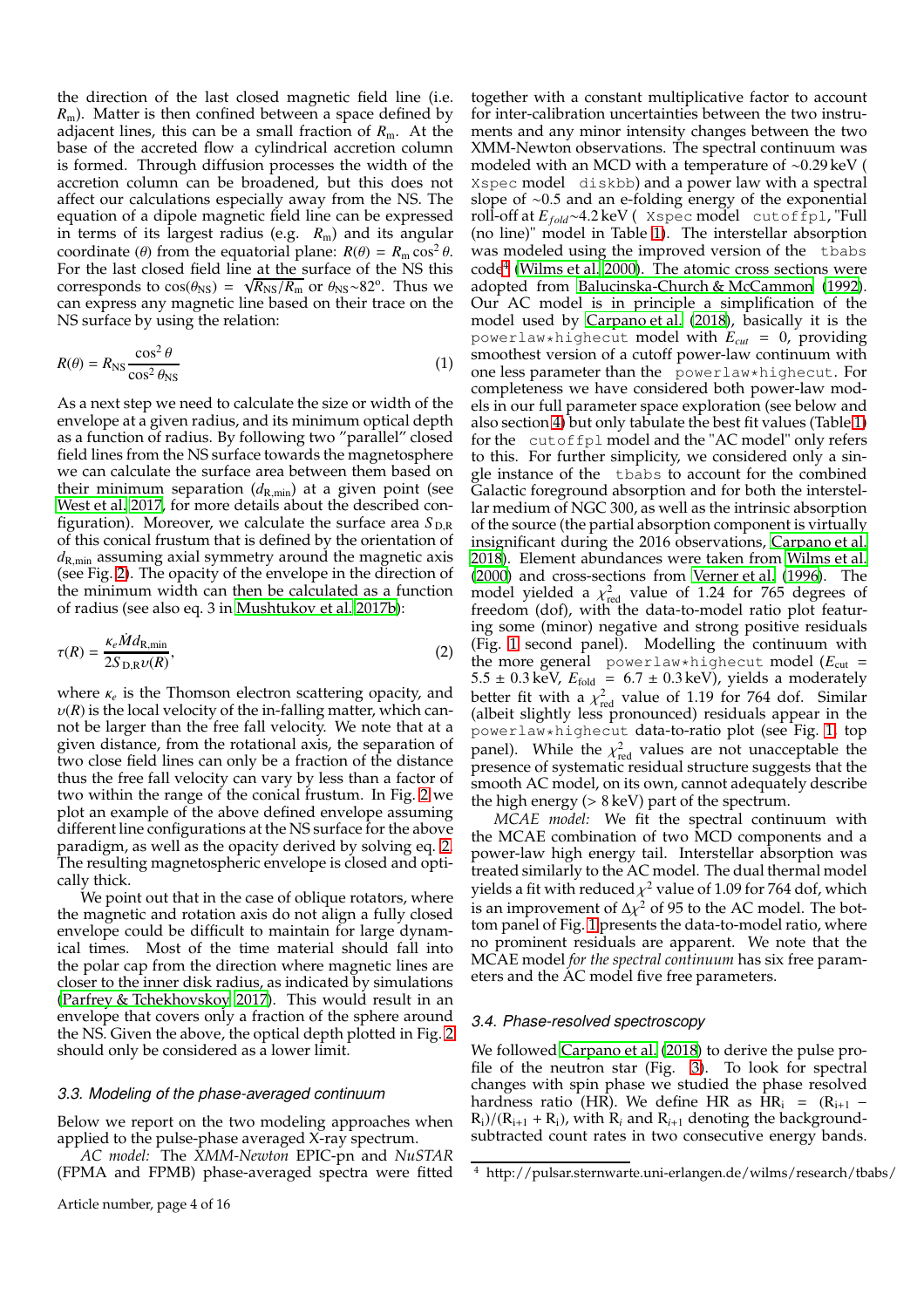

<span id="page-4-0"></span>**Fig. 3.** Bottom Panel: Pulse profile of NGC 300 ULX1, using the 2016 *XMM-Newton*/EPIC-pn (black, and red lines; 0.3- 10.0 keV) and *NuSTAR* (green lines; 3.0-30.0 keV). ON-Pulse and OFF-Pulse spectra were extracted from the gray shaded areas, which have a width of 0.3 in phase. Top Panels: *XMM-Newton* HR1: 0.3-2.0 vs 2.0-4.5 , HR2: 2.0-4.5 vs 4.5-10.0 , *NuSTAR* HR3: 3.0-10.0 vs 10.0-20.0



<span id="page-4-1"></span>**Fig. 4.** Unfolded spectra and data-to-model ratio plot of the ON-Pulse, OFF-Pulse and FULL (phase-averaged) spectra from the MCAE modeling of the phase-averaged emission.

For the *XMM-Newton*/EPIC-pn detector we used three energy bands (0.3-2.0 keV, 2.0-4.5 keV, 4.5-10.0 keV), while for *NuSTAR* we used two energy bands (3.0-10.0 keV, 10.0-20.0 keV). Thus we defined three distinct HRs as shown in Fig. [3.](#page-4-0) From this first exercise it is clear that only the softer HR varies with phase. Specifically we see that  $HR_1$  becomes softer when fainter, this behaviour is characteristic of the soft-excess seen in XRPs (e.g. [Klochkov et al. 2011;](#page-11-13) [Postnov et al. 2015;](#page-11-28) [Koliopanos & Vasilopoulos 2018\)](#page-11-16).

Using the temporal information obtained from the source light curve we extracted phase-resolved spectra –



<span id="page-4-2"></span>**Fig. 5.** Phase-averaged broadband (*XMM-Newton* plus *NuSTAR*) X-ray spectrum of NGC 300 ULX1 (upper panel) plotted together with the data-to-model ratio for the absorbed AC model (lower panel). For illustration purposes the strength of the absorption line has been set to zero.

during the peak ("ON-Pulse") and the "trough" of the pulse profile ("OFF-Pulse"), see Fig. [3.](#page-4-0) We studied the phaseresolved spectra by fitting them in a similar way as previously for the phase-averaged spectra. The broadband ON-Pulse and OFF-Pulse spectra were fitted separately using the same models as in the phase-averaged spectrum. We monitored the behavior of the spectral components and the absorption, and the variation of their best fit parameters with phase. The resulting best fit values (i.e. median value of the posterior distribution and 90% error bars) for the spectral modelling are presented in Table [1.](#page-5-1) For purposes of presentation and to note the relative persistence of the soft emission vs the variability of the harder emission, we also unfolded the ON-Pulse and OFF-Pulse spectra simultaneously from a model frozen in the best fit parameters of the phase averaged (FULL) MCAE fit. In Fig. [4](#page-4-1) we present the unfolded spectra and data-to-model ratio vs energy plots to provide a qualitative assessment of this behavior.

#### *3.5. Possible broad absorption line residuals*

If we increase the  $E_{fold}$  value in the cutoffpl model – in order to account for the high energy (>15 keV) positive residuals – we note the presence of broad negative residuals between ∼8 and ∼20 keV (see Fig. [5\)](#page-4-2). Given the presence of a highly magnetised NS accretor, the broad absorption feature can be interpreted as a potential cyclotron resonant scattering feature (CRSF, e.g., [Heindl et al. 2004\)](#page-10-18). Modelling the broad absorption-like feature with a Gaussian absorption line (Xspec model gabs), improves the quality of the AC model fit by a  $\Delta \chi^2$  of 110 for three dof. As the third panel from the top of Fig. [1](#page-2-2) shows, the highenergy continuum is now adequately described. The absorption line is centered at ∼13.1 keV and has a width of ∼3.7 keV (see Table [1,](#page-5-1) AC model, "Full").

Although a visual inspection of the residuals from the MCAE model does not reveal a need for an additional absorption feature (Fig[.1,](#page-2-2) bottom panel), adding a Gaussian absorption line introduces a moderate improvement to the model ( $\Delta \chi^2$  of 12 for 3 dof) indicating the detection of a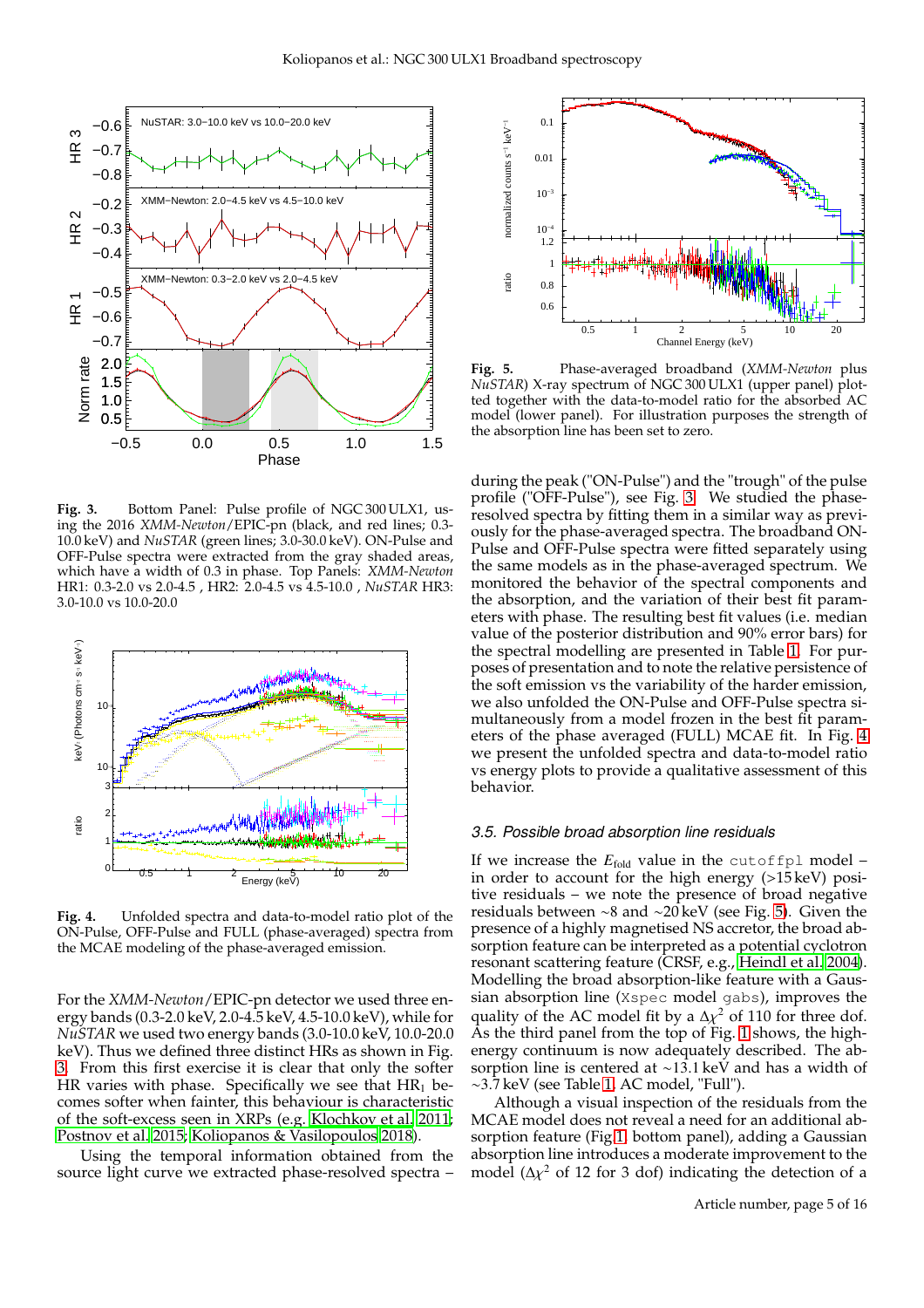<span id="page-5-1"></span>**Table 1.** Central values and confidence levels based on the marginalized parameter distribution of the Bayesian model comparison for the broadband fit of combined *XMM-Newton* and *NuSTAR* observation of NGC300 ULX-1, for phase-average (FULL) and phaseresolved spectra (ON- and OFF-Pulse). The continuum was fitted separately with the MCAE and the AC models. In both cases a Gaussian absorption line was used to model the possible CRSF. All errors are in the 90% confidence range.

| MCAE model                    |                                                                                     | dBB hot<br>dBB soft                                                                              |                                                                                                                |                                                                                    | PL tail                                                                                             |                                                                                                                | Gaussian line                                                                                     |                                                                                 |                                                                                      |                                                                   |
|-------------------------------|-------------------------------------------------------------------------------------|--------------------------------------------------------------------------------------------------|----------------------------------------------------------------------------------------------------------------|------------------------------------------------------------------------------------|-----------------------------------------------------------------------------------------------------|----------------------------------------------------------------------------------------------------------------|---------------------------------------------------------------------------------------------------|---------------------------------------------------------------------------------|--------------------------------------------------------------------------------------|-------------------------------------------------------------------|
| Phase                         | nH                                                                                  | $kT_{disk}$                                                                                      | $K_{disk}$                                                                                                     | $kT_{hot}$                                                                         | $K_{hot}$                                                                                           | Г                                                                                                              | $K_{PL}$                                                                                          | $E_{\text{gabs}}$                                                               | $\sigma_{\text{gabs}}$                                                               | $K_{\text{gabs}}$                                                 |
|                               | $[10^{21}$ cm <sup>-2</sup> ]                                                       | keV                                                                                              |                                                                                                                | keV                                                                                | $\left[\times 10^{-3}\right]$                                                                       |                                                                                                                | $\left[\times 10^{-5}\right]$                                                                     | keV                                                                             | keV                                                                                  |                                                                   |
| Full (no line)                | $0.82^{+0.09}_{-0.08}$                                                              | $0.30 \pm 0.013$                                                                                 | $9.2^{+2.3}_{-1.8}$                                                                                            | $2.39_{-0.04}^{+0.05}$                                                             | $6.81 \pm 0.40$                                                                                     | $0.92_{-0.50}^{+0.38}$                                                                                         | $1.8^{+3.2}_{-1.4}$                                                                               |                                                                                 |                                                                                      |                                                                   |
| Full<br>ON-Pulse<br>OFF-Pulse | $\substack{0.76^{+0.09}_{-0.08}}{0.88^{+0.15}_{-0.11}} \atop{0.62^{+0.14}_{-0.13}}$ | $0.32 \pm 0.02$<br>$0.33 \pm 0.03$<br>$0.31 \pm 0.02$                                            | $\begin{array}{r} \overline{7.09}^{+1.96}_{-1.45} \\ 8.77^{+5.03}_{-2.82} \\ 5.34^{+2.15}_{-1.44} \end{array}$ | $\substack{2.74_{-0.22}^{+0.92} \\ 3.41_{-0.89}^{+0.38} \\ 2.82_{-0.35}^{+0.44} }$ | $\substack{4.37_{-2.27}^{+1.29} \\ 4.74_{-1.24}^{+6.51} \\ 1.33_{-0.48}^{+0.76} }$                  | $\underset{ \begin{array}{c} 1.09_{-0.81}^{+3.02}\\ 1.11_{-0.98}^{+3.43}\\ 2.52_{-2.20}^{+2.16} \end{array} }$ | $\underset{0.002_{-0.026}^{+5.02}}{0.97_{-0.96}^{+5.02}} \underset{0.002_{-0.002}^{+0.39}}{0.02}$ | $\substack{12.0^{+0.9}_{-1.0} \\ 13.6^{+0.5}_{-0.7} \\ 11.2^{+1.7}_{-0.9}}$     | $\underset{-0.2}{3.2_{-1.6}^{+1.6}}\,\,4.4_{-1.6}^{+0.4}\,\,\\ 2.30_{-0.24}^{+0.67}$ | $2.9^{+7.0}_{-1.6}$<br>$9.0^{+3.1}_{-6.8}$<br>$4.3^{+2.8}_{-1.5}$ |
| AC model                      |                                                                                     | dBB soft                                                                                         |                                                                                                                |                                                                                    | cutoff PL                                                                                           |                                                                                                                |                                                                                                   | Gaussian line                                                                   |                                                                                      |                                                                   |
| Phase                         | nH                                                                                  | $kT_{disk}$                                                                                      | $K_{disk}$                                                                                                     |                                                                                    | $E_{fold}$                                                                                          | $\Gamma$                                                                                                       | $K_{cPL}$                                                                                         | $E_{\rm gabs}$                                                                  | $\sigma_{\rm gabs}$                                                                  | $K_{\text{gabs}}$                                                 |
|                               | $[10^{21}$ cm <sup>-2</sup> ]                                                       | keV                                                                                              |                                                                                                                |                                                                                    | keV                                                                                                 |                                                                                                                | $\left[\times 10^{-5}\right]$                                                                     | keV                                                                             | keV                                                                                  |                                                                   |
| Full (no line)                | $0.86^{+0.09}_{-0.10}$                                                              | $0.29 \pm 0.02$                                                                                  | $11.2^{+3.0}_{-2.6}$                                                                                           |                                                                                    | $4.17^{+0.25}_{-0.22}$                                                                              | $0.53^{+0.08}_{-0.08}$                                                                                         | $48.8^{+2.9}_{-2.8}$                                                                              |                                                                                 |                                                                                      |                                                                   |
| Full<br>ON-Pulse<br>OFF-Pulse | $\substack{0.83^{+0.08}_{-0.06} \\ 1.10^{+0.14}_{-0.13} \\ 0.62^{+0.14}_{-0.12}}$   | $\underset{0.26}{0.30_{-0.01}^{+0.02}}\underset{-0.01}{0.26_{-0.01}^{+0.02}}$<br>$0.31 \pm 0.02$ | $\substack{9.63_{-1.35}^{+2.35} \\ 22.5_{-6.91}^{+10.8} \\ 5.60_{-1.51}^{+2.47} }$                             | $\overline{\phantom{0}}$<br>-                                                      | $\begin{array}{r} 5.66^{+0.40}_{-0.32} \\ 6.05^{+0.64}_{-0.35} \\ 4.01^{+1.18}_{-0.72} \end{array}$ | $\substack{0.65^{+0.07}_{-0.06} \\ 0.78^{+0.07}_{-0.05} \\ 0.36^{+0.30}_{-0.26}}$                              | $\substack{46.3_{-2.47}^{+2.79}}{98.3_{-3.16}^{+4.11}}$ $\substack{13.2_{-2.53}^{+3.04}}$         | $13.1 \pm 0.4$<br>$\underset{-0.6}{13.8}_{-0.3}^{+0.4}$<br>$11.6_{-0.6}^{+1.2}$ | $3.7 \pm 0.3$<br>$3.26 \pm 0.24$<br>$2.4^{+0.7}_{-0.3}$                              | $5.1 \pm 1.0$<br>$5.3^{+0.8}_{-0.7}$<br>$4.8^{+3.0}_{-1.6}$       |

**Notes.** K<sub>disk</sub> is the normalization parameter for the diskbb component. Namely  $K_{disk} = (R_{disk}/D_{10kpc})^2 \cos i$ , where  $R_{disk}$  is the inner radius of the disk in km,  $D_{10\text{kpc}}$  is the distance in units of 10 kpc and i is the inclination.  $K_{\text{hot}}$  is the same as  $K_{\text{disk}}$  but for the hot MCD component.  $K_{cPL}$  and  $K_{PL}$  are the power-law normalization parameters in units of photons/keV/cm<sup>2</sup>/s at 1 keV.  $K_{\text{gabs}}$  is the line depth. The optical depth at line center is  $K_{\text{gabs}}/\sigma_{\text{gabs}}/\sqrt{2\pi}$ .

**Table 2.** Log-Evidence for the MCAE and AC models as described in Sect. [4.](#page-5-0)

<span id="page-5-2"></span>

| AC model                                                                            |                                                                                            |                                 |  |  |  |  |
|-------------------------------------------------------------------------------------|--------------------------------------------------------------------------------------------|---------------------------------|--|--|--|--|
| Phase                                                                               | $\log Z$                                                                                   | DOF                             |  |  |  |  |
| Full (no line)<br>Full (line)<br>ON-Pulse (no line)<br>ON-Pulse (line)<br>OFF-Pulse | $-516.0 \pm 0.3$<br>$-467.0 \pm 0.3$<br>$-724.8+0.3$<br>$-715.8+0.3$<br>$-560.00 \pm 0.29$ | 765<br>762<br>634<br>631<br>250 |  |  |  |  |
| MCAE model                                                                          |                                                                                            |                                 |  |  |  |  |
| Phase                                                                               | $\log Z$                                                                                   | DOF                             |  |  |  |  |
| Full (no line)<br>Full (line)<br>ON-Pulse (no line)                                 | $-460.62+0.28$<br>$-461.5+0.3$<br>$-701.4 \pm 0.3$                                         | 764<br>761<br>633               |  |  |  |  |

broad absorption line which is constrained at similar values (*E*g*abs*∼12 keV and width of ∼3 keV) to the AC model fit. However there is considerable degeneracy between line parameters and the parameters of the hot MCD and the power-law tail. There seems to be a region of parameter space for which the absorption line is not required by the MCAE fit.

What emerges is a problem of comparison between two different – but physically motivated – models, in an effort to determine whether the broad absorption-like feature can be incorporated in our modelling. A simple comparison between  $\chi^2$  values cannot fully explore the multidimensional parameter space that needs to be investigated, in order to attain satisfactory constraints on the presence of the absorption feature. To pursue this task we employ a Bayesian model selection framework.

## <span id="page-5-0"></span>**4. Bayesian X-ray Analysis**

To compare the two competing models, AC and MCAE, we use a Bayesian methodology (see [Buchner et al. 2014\)](#page-10-15). The evidence *Z* is defined as

$$
Z = \int \pi(\vec{\theta}) \exp\left[-\chi^2(\vec{\theta})/2\right] d\vec{\theta},
$$

where  $\overrightarrow{\theta}$  is the parameter vector of the model,  $\chi^2$  is the fit statistic and  $\pi(\vec{\theta})d\theta$  is the metric of the parameter space, which weighs the various regions (prior). In this work, we use uninformative priors throughout.

While commonly used model comparison methods include likelihood ratios at the best-fit or information criteria, here we prefer the model with the highest *Z*. Namely, the ratio of *Z* values from two models, the Bayes factor, can be used to assess their suitability. Intuitively speaking, log *Z* indicates the quality of the fit (i.e.  $-\chi^2/2$ ) minus a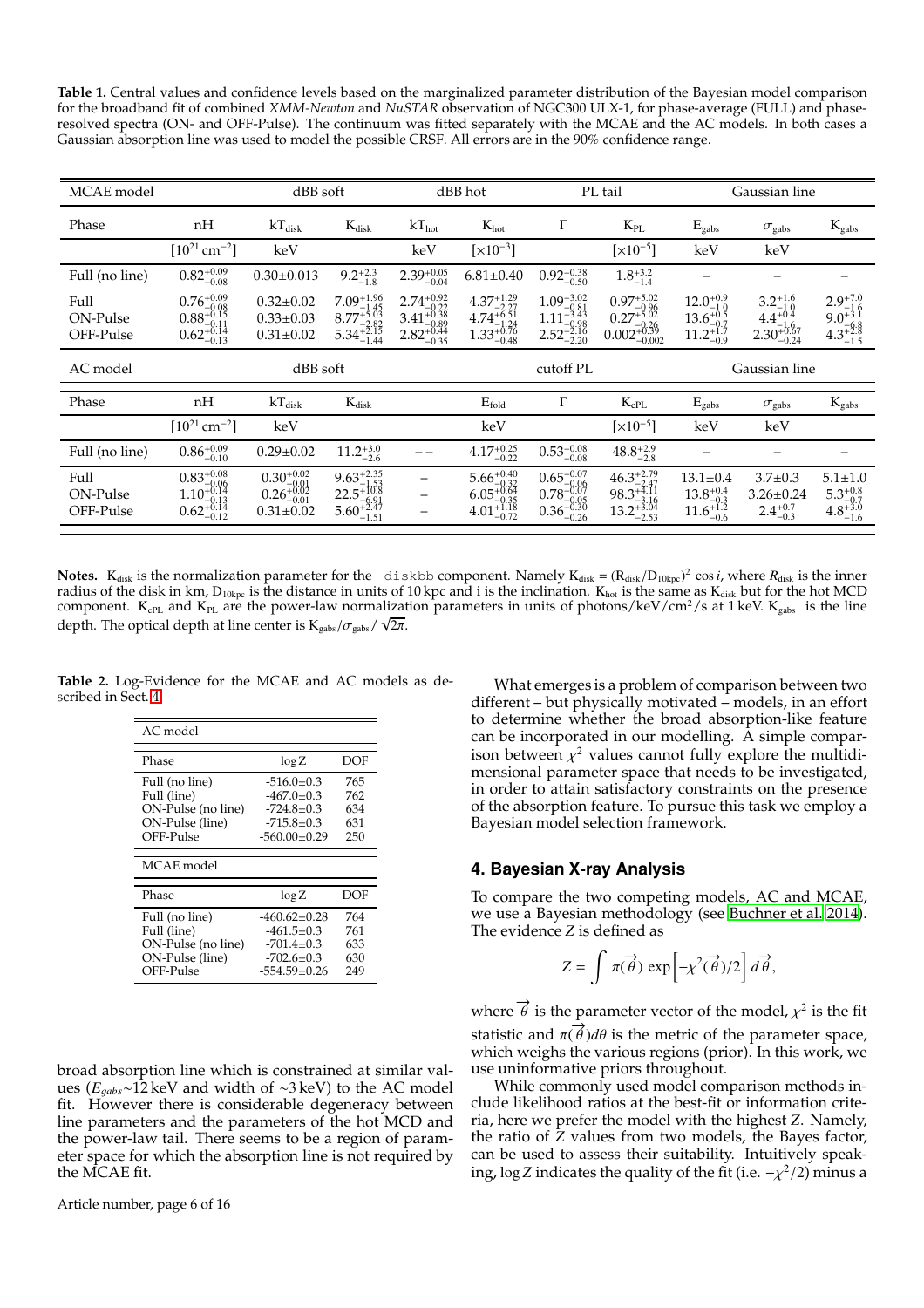

<span id="page-6-1"></span>**Fig. 6.** Marginalised parameters of line depth (K<sub>gabs</sub>, see Table [1](#page-5-1) for details), temperature of hot thermal component and slope of power-law tail, for the MCAE model. The red lines mark the 5%, 50% (cross-section) and 95% percentiles of the 1D distributions. For the distributions of Fig. [A.1](#page-12-0) we have plotted the 2D histograms for the two pairs of parameters (for the full parameter space see Fig. [A.4\)](#page-15-0).

penalty for size of the model parameter space. In Bayesian model selection, prediction diversity distant from the observed data is punished. The Bayesian approach is appealing because it does not assume the true value to be equal to the best fit and takes into account the uncertainties and the model complexity. While priors need to be specified on all parameters, primarily the priors on parameters that are different between models are influential.

To compute the evidence Z we used the Bayesian X-ray analysis package (BXA). The BXA package<sup>[5](#page-6-0)</sup> [\(Buchner et al.](#page-10-15) [2014\)](#page-10-15) connects the nested sampling [\(Skilling 2004\)](#page-11-29) algorithm MultiNest [\(Feroz et al. 2009\)](#page-10-19) with Xspec. It explores the parameter space and can be used for parameter estimation (probability distributions of each model parameter and their degeneracies) and model comparison (computation of *Z*). We use BXA with its default parameters (400 live points and log *Z* accuracy of 0.1). By using this Bayesian framework we are able to test and compare the physically motivated spectral models – described above – with the X-ray spectrum of NGC 300 ULX1. Moreover we are able to test the variability of the spectral components with the spin pulse-phase.

#### *4.1. BXA results for NGC 300 ULX1*

We run the BXA routine for the entire set of models and for the phase-averaged and resolved spectra, presented in Sect. [3.](#page-2-3) We present the resulting  $\log Z$  values in Table [2.](#page-5-2)

Our analysis confirms that the AC model with a Gaussian absorption line is preferable to the one without, as both phase-averaged and resolved spectra have a significantly higher *Z* value when modeled with the AC model that includes the feature. However, we further find that both the MCAE models with and without the line provide a better fit to the data, with the MCAE model without the line providing the superior fit to the phase-averaged ("Full") data-set, of all models considered. Namely, the "Full (no line)" MCAE fit (see Table [1\)](#page-5-1) yields a log *Z* value of ∼−460.<sup>6</sup> and with a <sup>∆</sup> log *<sup>Z</sup>* of <sup>∼</sup>6.<sup>4</sup> from the AC model with the Gaussian absorption line and a <sup>∆</sup> log *<sup>Z</sup>* of <sup>∼</sup>1.<sup>0</sup> from the

MCAE model with the line, it is the significantly preferable model. Based on the global evidence the MCAE model with the Gaussian absorption line is about 25 times less likely than the simple MCAE fit. The same results are generated for the "ON-Pulse" and "OFF-Pulse" spectra as well (see Table [2\)](#page-5-2). In the following we focus on the analysis of the phase-averaged spectra as they have the best statistics, allowing for the significant detection of the absorption-like feature in the "AC model".

In Table [2](#page-5-2) we tabulate the log *Z* values of the two continuum models with or without the absorption feature for the phase-averaged data-set (which has the best statistics to constrain the presence or absence of the line) and the log *Z* values of the two continuum models with the absorption line for the ON and OFF-Pulse data-sets. Finally, we used the BXA to also compare between the cutoffpl and the powerlaw\*highecut models. The algorithm confirms that the presence of the gaussian absorption line is also preferred in the powerlaw\*highecut model. There is no significant difference in the preference between the two models, although it appears that without the absorption feature the powerlaw\*highecut model yields a marginally better log *Z* value, but when including the Gaussian absorption feature the cutoffpl (AC model) is preferable. In all cases the MCAE model without the absorption line is the preferred model (see Table [A.1](#page-11-30) in Appendix A). We note that we are comparing models with a different number of free parameters (e.g. the AC model *with* the Gaussian absorption has two additional free parameters with respect to the MCAE model that does not require it). Nevertheless, the Bayesian model comparison, punishes the increase in prediction diversity, caused by any additional free parameter(s). Therefore, the BXA is a more reliable method for model comparison and can more efficiently identify irrelevant parameters. For more detailed discussion of this point, the reader is referred to (e.g.) Section 2.4 of [Baronchelli et al.](#page-10-20) [\(2018\)](#page-10-20).

Closer exploration of the parameter space of the MCAE fit revealed a well defined region, for which the emission line becomes un-detectable. fined by lower temperatures for the hot thermal component (i.e.  $kT_{hot} \leq 2.4 \text{ keV}$ , see Fig. [6,](#page-6-1) left panel) ) combined with low values of the power-law spectral index (see Fig. [6,](#page-6-1) right panel), in agreement with the values expected for ULXs within the MCAE paradigm [\(Mushtukov et al.](#page-11-7) [2017a;](#page-11-7) [Koliopanos et al. 2017\)](#page-11-9). We also note that the tabulated values in Table [1](#page-5-1) are not the best fit values of a single spectral fitting, but the posterior distribution of each model parameter in the 90% confidence range. The central values are the median of the distribution. It is important to stress that – while in a Gaussian distribution the median would coincide with the most likely value of the parameter – this is not the case here, especially in the MCAE model.

In our scheme the hot MCD model is used as a rough approximation of the multi-temperature thermal emission of a spheroidal accretion envelope, therefore the size of the value of the inner radius that corresponds to the tabulated value of *K*disk is physically meaningless (see discussion in [Koliopanos et al. 2017](#page-11-9)). Alternatively, we can also model the envelope emission with a spherical black body model (Xspec model bbodyrad). This model yields a radius  $^{+11.0}_{-10.8}$  km for a temperature of 1.56±0.03 keV (see Ta-

<span id="page-6-0"></span><sup>&</sup>lt;sup>5</sup> BXA is available at https://github.com/JohannesBuchner/BXA of  $49.5^{+11.0}_{-10.8}$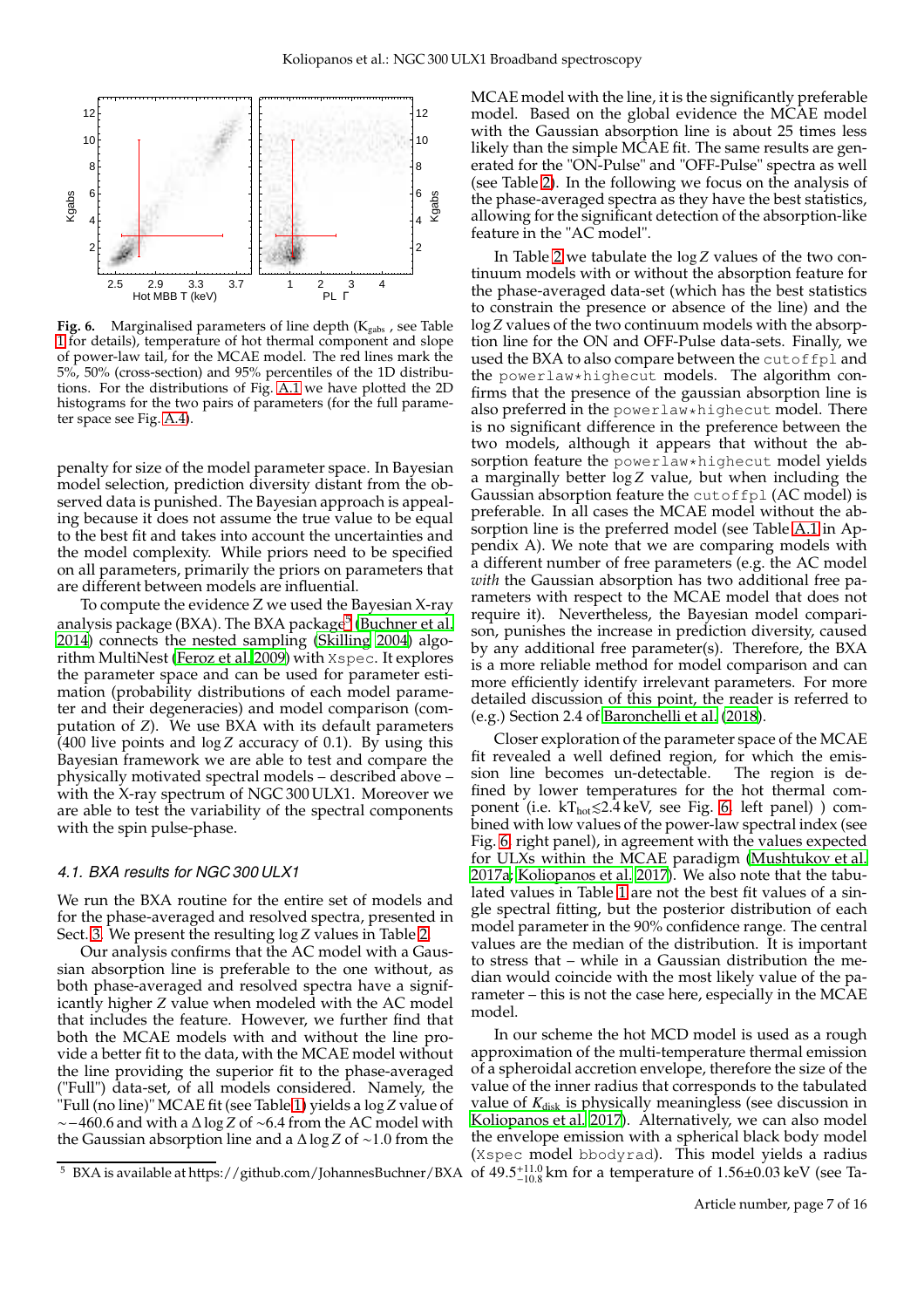ble [A.2\)](#page-12-1). The <code>bbodyrad</code> fit returns a reduced  $\chi^2$  of 1.11 (a  $\Delta \chi^2$  increase of 8 for the same dof as the diskbb fit). The increase may be an indication that the hot thermal emission is, indeed, better described by a multi-temperature thermal component, instead of a simple black body. However the  $\chi^2$  of the bbodyrad fit is within an acceptable range and further comparison between the two components is beyond our scope. The bbodyrad fit is only used to provide a rough estimate of the size of the emitting region, using a more "physical" parameter (i.e. size of a thermally emitting sphere). The best fit values and the MCAE fit using both the diskbb and bbodyrad models are tabulated in Table [A.2](#page-12-1) in the appendix (we remind the reader that the main Table (1) presents the central values and confident levels of the model parameters from the BXA analysis).

## **5. Discussion**

Modelling of the broadband emission of NGC 300 ULX1 reveals a spectrum that shares similarities with both the spectra of accreting XRPs and ULXs. The spectral continuum is comprised of two distinct components: A soft thermal-like excess and a hard power-law like component with a high-energy rollover. We find that the presence of considerable residual structure in the high energy (> 8 keV) spectral continuum of the source can be modeled using a broad Gaussian absorption feature which can be interpreted as a CRSF. If confirmed by further observations this is the first cyclotron scattering feature detected in an accretion powered pulsar at this luminosity regime and can have profound implications on our understanding of super-Eddington accretion onto high-B NSs and ULXs in general. However, we also find that when the spectral continuum is modeled using recent models for the spectra of pulsating ULXs [\(Mushtukov et al. 2017a;](#page-11-7) [Koliopanos et al.](#page-11-9) [2017\)](#page-11-9) the absorption feature is not required. Below, we discuss the two models we have used to fit the spectral continuum of NGC 300 ULX1, we present the different emission components we have identified in the source spectrum and investigate their significance and behavior with pulse phase.

#### *5.1. Soft thermal component*

In all our spectral fits we significantly detect the presence of a soft thermal component, which can be described well by a ∼0.3 keV multi-color disk with an inner radius between 400 and 800 km (see Table [1](#page-5-1) for the MCAE and AC models and assuming an inclination angle of 60◦ ). The characteristics of the soft thermal component are consistent with a geometrically thin accretion disk truncated at the magnetosphere of a dipole magnetic field with an equatorial strength of ~3-7×10<sup>12</sup> G, assuming the expressions in [Lai](#page-11-24) (2014; see also eq. 1 from [Mushtukov et al. 2017a](#page-11-7)). We note that this is only a rough estimation that suggests a magnetic field strength that is higher than  $10^{12}$  G. Different disk inclinations (e.g. a few degree inclination as is suggested from the upper limit in the orbital plane in [Carpano et al. 2018](#page-10-8)) can affect the Bvalue by a factor of ∼2, if we further take into account the color correction expected for the spectral emission of a disk of >200 eV temperature (see [London et al. 1986;](#page-11-31) [Lapidus et al. 1986;](#page-11-32) [Shimura & Takahara 1995](#page-11-33) and Sect. 3 in [Koliopanos et al. 2017](#page-11-9)), we expect a factor more than six increase in the B-value, thus exceeding  $10^{13}$  G.

The column density and the emission intensity vary over the pulse phase. They appear to be positively correlated and peak during the ON-Pulse phase. This can be seen in the  $L_x$  and  $N_H$  panels in Fig. [A.1](#page-12-0) (first panel) and Fig. [A.2,](#page-13-0) for the AC and MCAE fits, respectively. The correlation is more pronounced in the AC model. However, we must note that there is considerable degeneracy between the soft thermal emission, the value of the  $N_{\rm H}$ and the tail of the pulsating, hard component. Namely, in the AC model the non-thermal emission of the accretion column should also feature a low-energy roll-over, characteristic of the thermal or Bremsstrahlung seed photons that generate it. However, such a component is not included in any of the simple power-law models we considered. As the flux of the non-thermal component varies with pulse phase (see discussion below), this will also affect the low energy part of the spectrum. The variability of both the soft thermal component and the  $N_{\rm H}$  is most likely due to this effect, rather than an inherent source characteristic (see also discussion in [Koliopanos & Vasilopoulos](#page-11-16) [2018\)](#page-11-16). This problem is less pronounced in the MCAE model, since the diskbb model, used to fit the hot thermal emission of the accretion envelope, exhibits the Rayleigh-Jeans tail at low energies.

#### *5.2. Accretion column model*

The high energy part of the source continuum was modeled using a hard power-law with a spectral index of ∼0.7 and *E*fold of ∼6 keV (with the addition of Gaussian absorption line, see Table [1](#page-5-1) – AC model "Full" and Sect. [5.3](#page-8-0) below). This spectrum is qualitatively similar to the spectra expected for the emission of the accretion column in highly magnetized NSs (e.g. [White et al. 1983](#page-11-34); [Becker & Wolff](#page-10-11) [2007\)](#page-10-11). However, the energy of the cutoff is detected at an unusually low energy ( $\widetilde{E}_{\text{cut}} \approx 6$  keV, see Sect. 3.1 and also [Carpano et al. 2018\)](#page-10-8), compared to *E*cut∼20-30 keV observed in most nominal X-ray pulsars (e.g. [White et al. 1983;](#page-11-34) [Di Salvo et al. 1998;](#page-10-21) [Coburn et al. 2002;](#page-10-22) [Miyasaka et al.](#page-11-35) [2013;](#page-11-35) [Fürst et al. 2013,](#page-10-23) [2014;](#page-10-24) [Fornasini et al. 2017\)](#page-10-25) and also predicted by thermal and bulk comptonization models in the accretion column (e.g. Becker  $&$  Wolff 2007). On the other hand the observed roll-off energy of NGC 300 ULX1 is similar to that of most ULXs (e.g. [Stobbart et al. 2006;](#page-11-36) [Roberts 2007;](#page-11-37) [Gladstone et al. 2009;](#page-10-26) [Sutton et al. 2013](#page-11-38)).

The absolute flux of the cPL component clearly changes with pulse phase, with a value of  $10.5\pm0.2\times10^{-12}$  erg cm<sup>-2</sup> s during ON-Pulse and  $1.7\pm0.1\times10^{-12}$  erg cm<sup>-2</sup> s<sup>-1</sup> during OFF-Pulse. This behavior can also be evidenced by the flux ratio between the soft thermal component and the cutoff power-law which is,  $F_{\text{cPL}}/F_{\text{disk}}$  = 7.3  $\pm$  0.5 during ON-Pulse and  $F_{\text{cPL}}/F_{\text{disk}} = 2.2 \pm 0.8$  during OFF-Pulse (see also Fig. [4\)](#page-4-1). This correlation indicates that the non-thermal emission is the source of the pulsations. It can, therefore, be argued that the power-law component originates in the accretion column of a high-B NS.

The non-thermal emission in X-ray pulsars often exhibits an anti-correlation with the pulse amplitude, such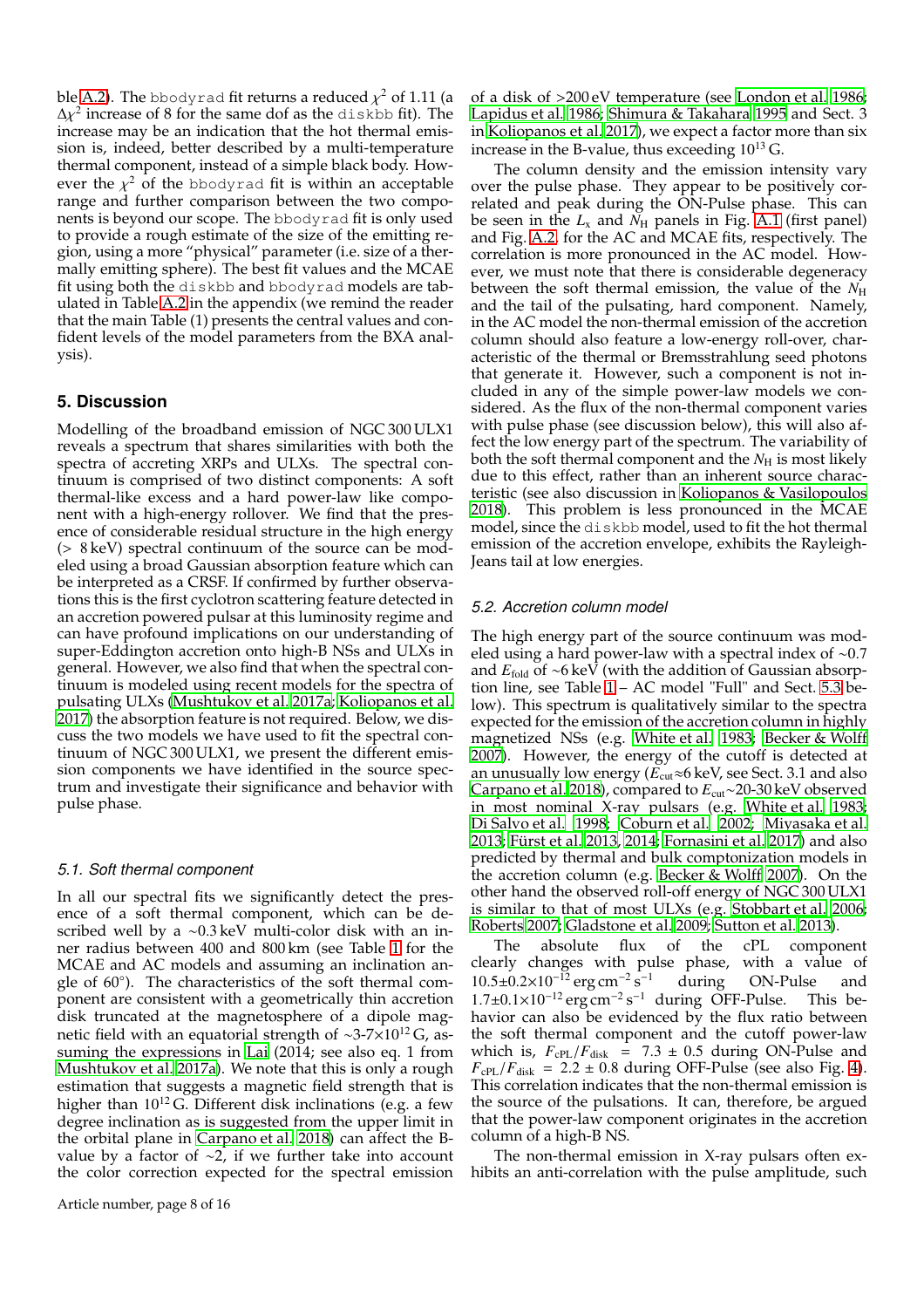that the continuum/power-law becomes harder near the pulse peak (e.g. [Klochkov et al. 2011;](#page-11-13) [Malacaria et al. 2015;](#page-11-14) [Vybornov et al. 2017](#page-11-15); [Koliopanos & Vasilopoulos 2018\)](#page-11-16). In the context of an accretion column the hardening of the slope can be understood in terms of change in the inclination angle at which the observer views the column during ON and OFF-Pulse. Assuming that the accretion column is viewed closer to the face-on orientation during the ON-Pulse phase, it is also reasonable to assume that the scattering optical depth will increase, resulting in a harder slope. This can be understood in terms of the Comptonization y-parameter and the scattering of lowenergy photons at high optical depths – expected in the accretion column. Namely, comptonized photons with *h*ν≪*kT*e, are expected to follow a power-law distribution with  $F(E) = C E^{-\Gamma}$ , where *E* is the photon energy (e.g. [Pozdnyakov et al. 1983\)](#page-11-39), where  $\Gamma = -3/2 + \sqrt{9/4 + 4/y}$ (e.g. [Rybicki & Lightman 1979\)](#page-11-40), and  $y$  is the Comptonization y-parameter, which in the presence of a strong magnetic field and high optical depth will be given by  $y =$  $2/15 (kT/m_e c^2) \tau^2$  [\(Basko & Sunyaev 1975\)](#page-10-27). Therefore, as the optical depth increases the power-law emission is expected to become harder.

This behavior is not observed in NGC 300 ULX1. The median fitted power-law slope in the ON-phase is higher than the OFF-Phase, within their fairly large 90% errorbars. From (see Table [1](#page-5-1) and Fig. [A.1\)](#page-12-0), both values are consistent with each other, but also allow a change in Γ by ∼0.3 between ON and OFF phase. The uncertainty in the value of the spectral index is partially due to degeneracy between the index, the cutoff energy and the crosscalibration parameters between the detectors of the two telescopes. Indeed, when freezing the cross-calibration parameters, the BXA yields a value of  $\Gamma = 0.63 \pm 0.10$  for the ON-Pulse spectrum and  $\Gamma = 0.68 \pm 0.15$  for the OFF-Pulse spectrum. The absence of pulse-correlated hardening is further evidenced in the 3-10 keV / 10-20 keV hardness ratio vs pulse phase in Fig. [3.](#page-4-0)

#### <span id="page-8-0"></span>*5.3. A possible cyclotron line*

The smooth AC model cannot adequately fit the >10 keV range of the emission unless a broadened absorption line is added (see Fig. [1\)](#page-2-2). In the context of a highly magnetized NS, this feature can be interpreted as electron cyclotron scattering. The broad and shallow absorption feature in NGC 300 ULX1 differs from the recently suggested narrow and deep feature in M51 ULX-8, which favors a proton cyclotron line [\(Brightman et al. 2018](#page-10-28)). The identification of the line centroid energy is a robust method to estimate the magnetic field strength of the scattering region in a NS. The approximate relation between the observed electron cyclotron energy and the magnetic field strength in the scattering region is given by:

$$
E_{\rm cyc} = \frac{11.57 \,\text{keV}}{1+z} \times B_{12} \tag{3}
$$

where  $B_{12}$  is the magnetic field in units of  $10^{12}$ G and *z* ∼ 0.15 is the gravitational redshift for standard NS parameters. If the presence of the cyclotron line is true, a line centroid at ∼ 13 keV implies a magnetic field strength of *B* ∼ 10<sup>12</sup> G. However, this magnetic field estimate may not reflect the surface magnetic field strength of the NS as the accretion column (and hence the line forming region) of an ULX may be formed several kms above the surface depending on the mass accretion rate and the surface magnetic field strength [\(Mushtukov et al. 2015\)](#page-11-41). Furthermore, magnetar-like field strengths are expected for ULXs as the average electron scattering cross-section is significantly reduced at high enough magnetic field strengths implying higher peak luminosities. Therefore the maximum accretion luminosity can be used to constrain the surface field strength of the NS as  $B_{12} \gtrsim 4 L_{39}^{4/3}$  [\(Mushtukov et al.](#page-11-42) [2014\)](#page-11-42). In the case of NGC 300 ULX1, a peak luminosity of  $4.5\times10^{39}$  erg s<sup>-1</sup> (0.3-30.0 keV) implies a surface magnetic field strength of  $\gtrsim 2 \times 10^{13}$  G.

While this value is inconsistent with the centroid energy of the line, it is in agreement with estimations from accretion torque theory, based on the observed source spin-up rate (Vasilopoulos et al. submitted). Assuming a dipolar magnetic field, the difference between the estimated field strength and the strength, derived from absorption features, imply a very tall accretion column of height ∼ 1.7*RNS* . However the dependence of the line on the continuum modelling makes it highly uncertain and needs to be confirmed by future deeper observations.

Recent theoretical considerations argue that the cyclotron line may form when the radiation emitted by the accretion column is reflected from the neutron star surface [\(Poutanen et al. 2013\)](#page-11-22). As accretion rate increases the accretion column grows larger and the illuminated fraction of the stellar surface becomes larger, weakening the average magnetic field, and reducing the cyclotron line energy. If the accretion rate continues to increase (as the source luminosity persistently exceeds the Eddington limit) the height of the column will also increase, gradually reducing the fraction of its emission reflected of the NS-surface. As a result in the cyclotron reflection paradigm, very luminous sources will be expected to feature very weak cyclotron lines. The saturation of the reflected component is observationally indicated at *L*<sub>*X*</sub>∼10<sup>38</sup> erg s<sup>-1</sup> (e.g. [Postnov et al.](#page-11-28) [2015\)](#page-11-28), above which the height of the accretion column is expected to exceed multiple times the radius of the NS and thus the reflected fraction is expected to become insignificant (e.g. Fig. 2 [Poutanen et al. 2013](#page-11-22)).

The presence of a possible cyclotron line in NGC 300 ULX1 was first reported by [Walton et al.](#page-11-43) [\(2018a\)](#page-11-43). In their work [Walton et al.](#page-11-43) present the detection of the absorption-like feature, assuming the underlying continuum comprised of a cutoff power law and a soft thermal component. The authors interpret the feature as a CRSF and then focus their discussion on the important consequences of this discovery. Using more thorough and refined statistical analysis, we confirm the findings of [Walton et al.](#page-11-43) – under assumptions similar to theirs – but we also explore the possibility that the presence of this broad absorption-like feature is contingent upon the choice of the underlying model. This caveat is acutely important, since the alternative model (i.e. the MCAE model discussed below) is a physically motivated model, its best fit parameter values are consistent with the values found for other ULXs (e.g. [Koliopanos et al. 2017](#page-11-9); [Walton et al.](#page-11-10) [2018b\)](#page-11-10) and does not require the addition of an absorption line.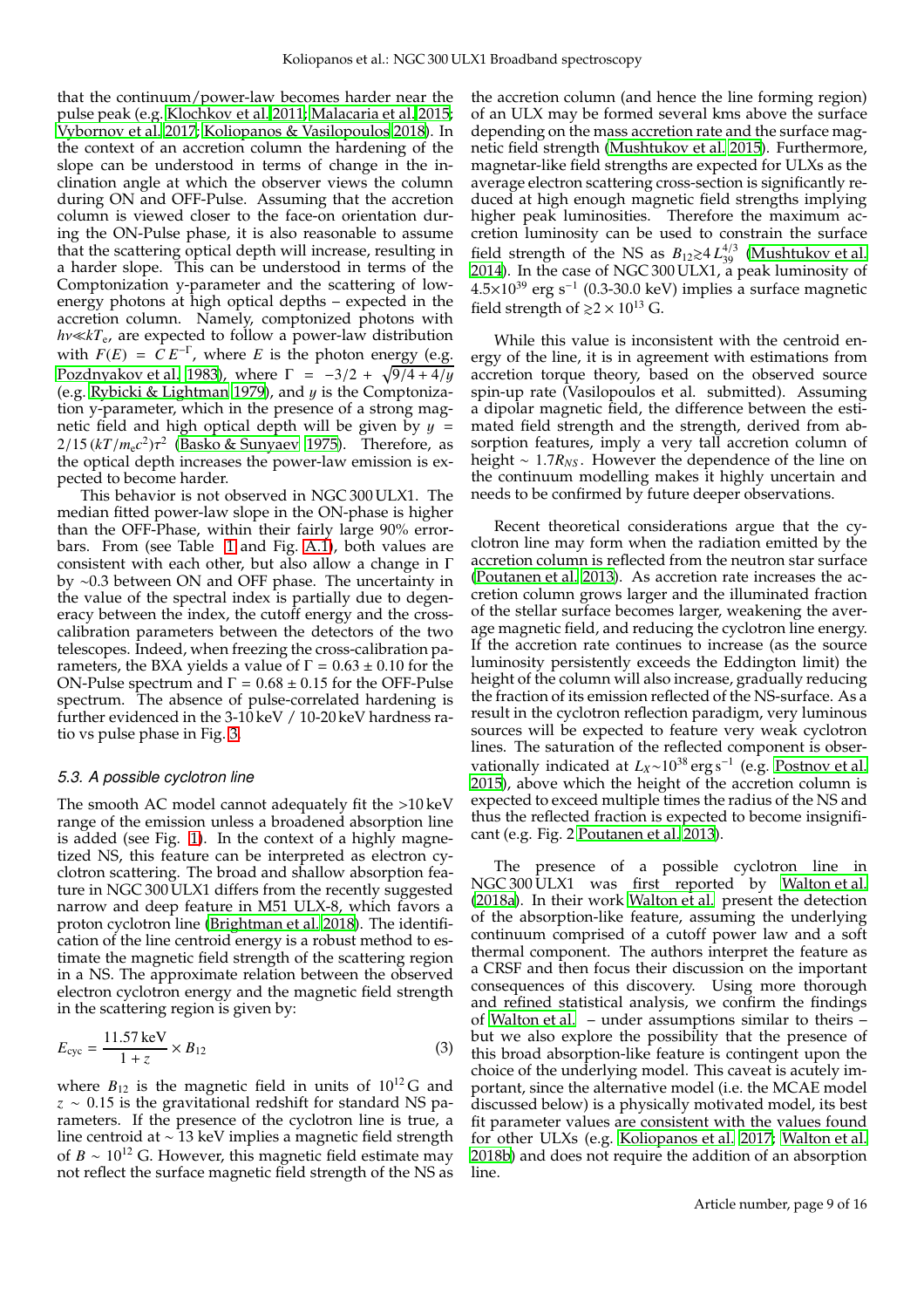## *5.4. Multicolor accretion envelope model*

As the source luminosity lies well within the range of ULXs, we also modeled the spectrum using the MCAE model, based on the predictions of [Mushtukov et al.](#page-11-7) [\(2017a](#page-11-7)) and following the modelling scheme presented in [Koliopanos et al.](#page-11-9) [\(2017\)](#page-11-9). The continuum is described by two MCDs and a faint power-law tail. This model is similar to the one used for ULXs in [Koliopanos et al.](#page-11-9) [\(2017\)](#page-11-9) and the best fit values lie within the range found in that work. In the context of the MCAE model, the soft MCD component originates in the truncated disk – similar to the AC model – while the hot MCD component is interpreted as emission from an optically thick accretion envelope that is predicted to engulf the entire NS and almost entirely reprocess the emission of the accretion column (see [Mushtukov et al. 2017a,](#page-11-7) and Sect. [3.2\)](#page-2-4).

The hot thermal component naturally explains the unusually low energy of the spectral roll-off, and can potentially reproduce the smooth, single-peaked pulsations which – in the context of the MCAE – are the result of an extended, rotating hot, optically thick emitting region that heavily distorts the original pulse-profile of the accretion column [\(Mushtukov et al. 2017a\)](#page-11-7). Finally the presence of a fainter, hard power-law tail is similar to the ones detected in all ULXs with available *NuSTAR* spectra in [Koliopanos et al. \(2017\)](#page-11-9). More importantly the MCAE fit does not require the presence of the Gaussian absorption line.

The analysis with BXA revealed two different parameter solutions for the MCAE model, that can be easily evidenced in Figures [6](#page-6-1) and [A.4.](#page-15-0) In one solution (presented in Table [1\)](#page-5-1) the broad absorption-like feature can be detected – moderately increasing the logZ value – while in the second it is not detected (see Fig. [A.4\)](#page-15-0). The model comparison using the logZ value favors the MCAE model (with or without the Gaussian absorption line) over the AC model (with the inclusion of the line). Furthermore, the preferred solution out of all models is the MCAE model without the Gaussian absorption line. This finding casts legitimate doubts on the robustness of a CRSF discovery.

We note that in this model – which is based on fundamental principles – at the mass accretion rate implied by the observed luminosity, the accretion shell becomes partially or fully optically thick (see eq. [2](#page-3-0) and Fig. [2\)](#page-2-1). In addition to the shape of the pulse profile, the presence of an optically thick accretion envelope would also explain the fact that the pulsed component does not become harder during the ON-Pulse phase. Pulsations – in this scenario – naturally arise from the rotation of the accretion funnel, as the observing angle of its surface would change with pulse phase. This is in contrast to the explanation given by [Walton et al. \(2018a\)](#page-11-43), where the authors attributed the diluted pulsed profiles of PULXs, in general, to the presence of quadrupolar magnetic field geometry. Given the dimensions of the accretion column and the optical thick funnel/envelope around it contradicts their assumption that emission originates from near the NS surface. Both features are more consistent with emission from a hot region on a rotating area, rather than anisotropic non-thermal emission from an accretion column. Therefore, the presence of a dual thermal spectrum is a likely scenario and the use of the MCAE model is physically motivated.

Since the inner disk radius provided by the MCD model – which we used to fit the hot thermal emission – lacks a physical meaning in the context of a spheroidal envelope, we consider the value of the spherical black body (BB) fit presented in Sect. 3. The BB model yields a size of  $R_{\text{BB}} = 50 \pm 11 \text{ km}$ . As a simple spherical black body is a simplification of the predicted multicolor emission of the accretion envelope, this estimate can be viewed only as indicative of the size of the emitting region, which lies in the ∼100 km range. The estimated size is smaller than the size of the magnetosphere, inferred from the soft MCD component (see Fig. [A.2](#page-13-0) panel 2, top row) and, since most of the hot thermal emission originates from the hottest region of the accretion envelope, we can assume that  $R_{BB}$  is the size of this extended emission region, which occupies only a fraction of the optically thick accretion envelope. Lastly, considering the uncertainty in the source inclination we can reasonably argue that the value of  $R_{\text{BB}}$  and the inner disk radius are in rough agreement. If we further assume that the CRSF can be detected in the accretion envelope paradigm, and assuming that it is formed at a distance of 50 km from the NS surface, we infer a magnetic field strength of  $5 - 6 \times 10^{13}$  G on the surface of the NS.

This is in rough agreement with the luminosity-based estimate and the estimate from accretion torque theory (Vasilopoulos et al. submitted). However, we must stress that – (particularly) within the paradigm that wants the cyclotron line to be formed as a result of NS surface reflection [\(Poutanen et al. 2013\)](#page-11-22) and for the MCAE model – the (weak) line would most likely not be detected due to obscuration of the central source. This would explain why within this framework a cyclotron line is indeed not significantly detected.

#### *5.5. Physical interpretation of fit derived quantities*

Measurement of the size of the emitting region can also provide a consistency/validity check between the AC and MCAE models. The fundamental difference of the two models is that the AC model predicts non-thermal (cPL) emission from the accretion column as the source of the pulsations, while the MCAE predicts hot thermal emission from an optically thick envelope. In both cases a characteristic effective temperature  $\overline{T}_{\text{eff}}$  can be derived by the observed  $L_X$ , assuming a size for the emitting region (i.e.  $L_X \propto R^2 \sigma T_{\text{eff}}^4$ ). Moreover,  $3kT_{\text{eff}} \lesssim E_{\text{cut}}$  and thus, the size of the emitting region should be larger than  $(3^4L_X k^4 / 4\pi \sigma E_{\text{cut}}^4)^{1/2}$ , which yields a value of  $> 50$  km for the cutoff energy of the observed spectrum (*E*cut∼6, see Sect. 3.1 and also [Carpano et al. 2018](#page-10-8)). The luminosity derived size and the spectral fit derived size of *R*BB∼50 km, are unphysically high for an accretion column [\(Mushtukov et al. 2015\)](#page-11-41), thus challenging the basic principles of the AC model. On the contrary these sizes are in good agreement with the inner part of the magnetospheric envelope with the highest optical depth (see Fig. [2\)](#page-2-1).

Lastly, we note that the existence of the two areas (with and without the absorption feature) in the MCAE parameter space – as revealed by the BXA runs (e.g. row 3 column 4 Fig. [A.2](#page-13-0) – signifies that the redundancy of the cyclotron-like feature may not be limited within just the MCAE model, but a set of models with a more complex continuum. Namely, it appears that the cyclotron feature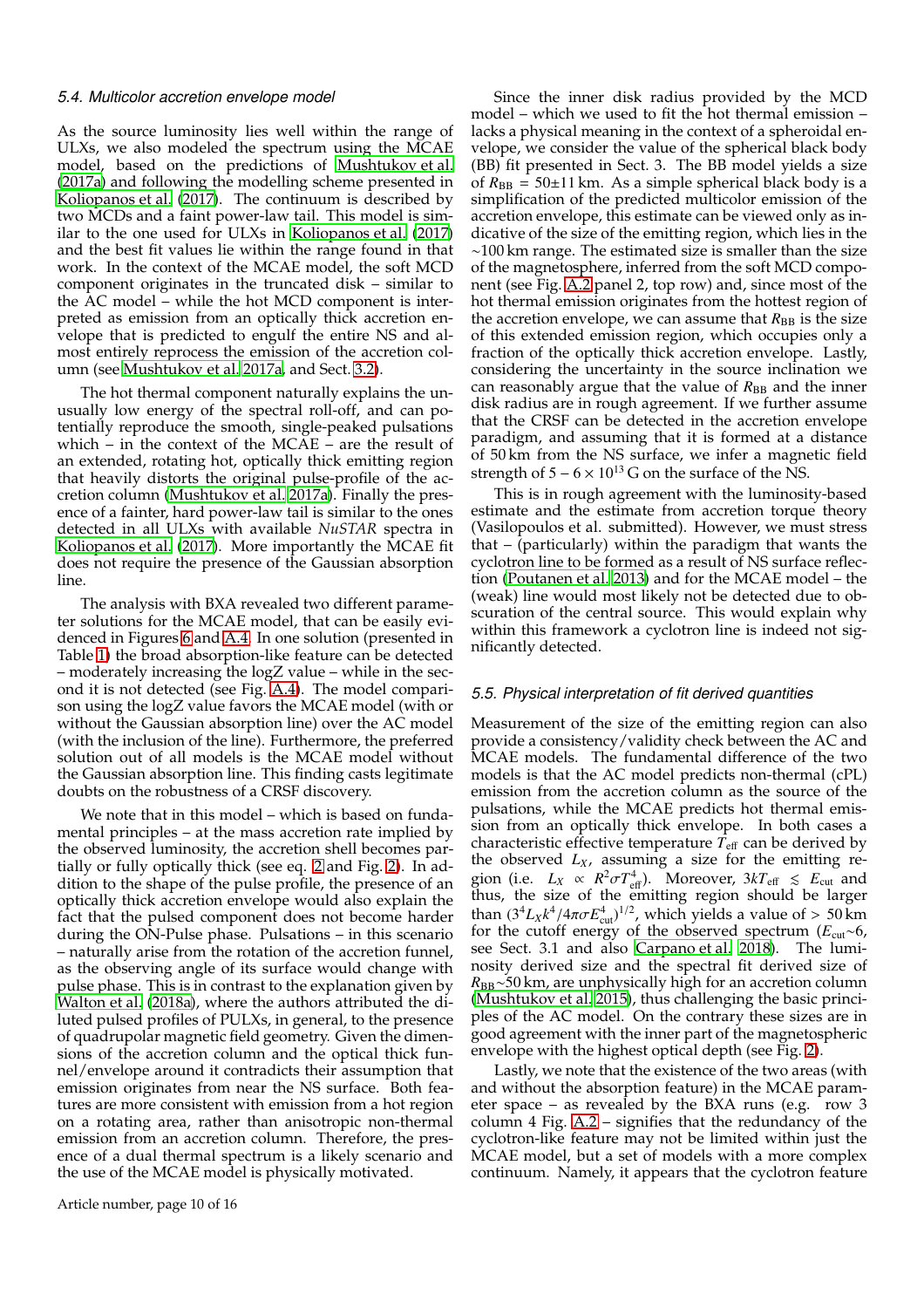is required by the model for a high  $kT_{hot}$ , resembling the smooth continuum of the AC model. The BXA results suggest that there are two classes of solutions to the problem of the ∼10 keV residual structure. A smooth continuum that requires a broad absorption-like feature or a more complex continuum comprised of more than one component for the high-energy part.

In our analysis we explored the MCAE model. However, a more complex spectral continuum is also predicted for the broadband emission of the accretion column, as a result of bulk and thermal comptonization of thermal and Bremsstrahlung photons (e.g. [Becker & Wolff 2007;](#page-10-11) [Farinelli et al. 2012,](#page-10-29) [2016\)](#page-10-30). As these models consider the accretion column emission in X-ray pulsars below the ULX luminosity, they do not take into account the optically thick structure, expected to form around the accretion column and in the surrounding magnetosphere. For this reason we considered the MCAE model as an alternative to a smooth cutoff power-law continuum. The MCAE model is a better description of the data according to the Bayesian model comparison.

## **6. Conclusions**

We have carried out phase-resolved, broadband spectroscopy of NGC 300 ULX1. Our analysis reveals the presence of an accretion disk, indicated by the presence of nonpulsating soft thermal emission, consistent with a disk truncated at approximately the magnetospheric radius of a highly magnetised NS. We further find that an additional, hard emission component is responsible for the observed pulsations. The flux of this component strongly varies with the pulse-phase but not significantly with its spectral hardness.

We find indications for the presence of a broad absorption-like feature that in the context of a highly magnetized neutron star may be interpreted as electron cyclotron line. If real, that would be the first such feature detected in an pulsating ULX, providing some constraint on the B-field of such a source. However, we find a strong dependence between the presence of the line and the choice of the underlying continuum model. To further probe this dependece we considered two different models for the source continuum, the AC and MCAE. Indeed, if the source continuum is modeled using the recently suggested MCAE model [\(Mushtukov et al. 2017a;](#page-11-7) [Koliopanos et al. 2017\)](#page-11-9) for the spectra of (pulsating) ULXs, an absorption line is not required in order to successfully model the source spectrum. Therefore, the presence of the cyclotron line must be considered with great caution.

To further probe the suitability of each of the two models we employed Bayesian techniques for model comparison and also qualitatively evaluated the physical characteristics of the source as inferred from the two models. The Bayesian analysis demonstrated that the MCAE model is preferable to the AC model and that – while the presence of the cyclotron line in case of the MCAE model cannot be ruled out – there is a well defined region in the MCAE parameter space, within which the cyclotron line is not detected. Furthermore, the Bayesian model comparisons suggest that in the context of the MCAE, the model without the line is more likely, than the one that includes it. The cyclotron line is detected with much higher significance in the context of the AC model which is observed in most XRPs. However, if the observed emission originates in an accretion column questions are raised with respect to the very low energy of the roll-off, the shape of the pulse profile, the relation between the spectral slope and the pulse phase and the inferred size of the emitting region.

All these source characteristics can be better understood in the context of the MCAE model, within which the presence of a cyclotron line is less probable. A third possibility involves the existence of the CRSF in the MCAE framework, in which case the inferred magnetic field strength on the surface of the NS is estimated to be higher than  $10^{13}$  G. However, the presence of such a value would be quite surprising in this context, due to the obscuring effects of the accretion envelope, but also in the AC model context if the origin of the cyclotron emission is due to reflection off the NS surface.

Confirmation of the presence of the cyclotron feature in NGC 300 ULX1 is of great importance, as it will not only provide an indication of the magnetic field strength, but also provide crucial insight on the shape of the underlying continuum, which is still a matter of considerable debate for the ULX population. Therefore, deeper *NuSTAR* observations of the source are strongly encouraged.

*Acknowledgements.* The authors would like to thank the anonymous referee whose contribution, significantly improved our manuscript. FK acknowledges support from the CNES. JB acknowledges support from the CONICYT-Chile grants Basal-CATA PFB-06/2007, FONDECYT Postdoctorados 3160439, and the Ministry of Economy, Development, and Tourism's Millennium Science Initiative through grant IC120009, awarded to The Millennium Institute of Astrophysics, MAS.

#### **References**

- <span id="page-10-14"></span>Arnaud, K. A. 1996, in Astronomical Society of the Pacific Conference Series, Vol. 101, Astronomical Data Analysis Software and Systems V, ed. G. H. Jacoby & J. Barnes, 17
- <span id="page-10-3"></span>Bachetti, M., Harrison, F. A., Walton, D. J., et al. 2014, Nature, 514, 202
- <span id="page-10-17"></span>Balucinska-Church, M. & McCammon, D. 1992, ApJ, 400, 699
- <span id="page-10-20"></span>Baronchelli, L., Nandra, K., & Buchner, J. 2018, MNRAS, 480, 2377
- <span id="page-10-27"></span>Basko, M. M. & Sunyaev, R. A. 1975, A&A, 42, 311
- <span id="page-10-7"></span>Basko, M. M. & Sunyaev, R. A. 1976, MNRAS, 175, 395
- <span id="page-10-11"></span>Becker, P. A. & Wolff, M. T. 2007, ApJ, 654, 435
- Binder, B., Williams, B. F., Kong, A. K. H., et al. 2011, ApJ, 739, L51
- <span id="page-10-12"></span>
- <span id="page-10-28"></span>Brightman, M., Baloković, M., Koss, M., et al. 2018, ArXiv e-prints
- <span id="page-10-15"></span>Buchner, J., Georgakakis, A., Nandra, K., et al. 2014, A&A, 564, A125
- <span id="page-10-9"></span>Burnard, D. J., Arons, J., & Klein, R. I. 1991, ApJ, 367, 575
- <span id="page-10-8"></span>Carpano, S., Haberl, F., Maitra, C., & Vasilopoulos, G. 2018, MNRAS, 476,  $\overline{145}$
- <span id="page-10-13"></span>Cash, W. 1979, ApJ, 228, 939
- <span id="page-10-16"></span>Chashkina, A., Abolmasov, P., & Poutanen, J. 2017, MNRAS, 470, 2799
- <span id="page-10-22"></span>Coburn, W., Heindl, W. A., Rothschild, R. E., et al. 2002, ApJ, 580, 394
- <span id="page-10-0"></span>Colbert, E. J. M. & Mushotzky, R. F. 1999, ApJ, 519, 89
- <span id="page-10-21"></span>Di Salvo, T., Burderi, L., Robba, N. R., & Guainazzi, M. 1998, ApJ, 509, 897
- <span id="page-10-30"></span>Farinelli, R., Ferrigno, C., Bozzo, E., & Becker, P. A. 2016, A&A, 591, A29
- <span id="page-10-29"></span>Farinelli, R., Romano, P., Mangano, V., et al. 2012, MNRAS, 424, 2854
- <span id="page-10-19"></span>Feroz, F., Hobson, M. P., & Bridges, M. 2009, MNRAS, 398, 1601
- <span id="page-10-25"></span>Fornasini, F. M., Tomsick, J. A., Bachetti, M., et al. 2017, ApJ, 841, 35
- <span id="page-10-23"></span>Fürst, F., Grefenstette, B. W., Staubert, R., et al. 2013, ApJ, 779, 69
- <span id="page-10-24"></span>Fürst, F., Pottschmidt, K., Wilms, J., et al. 2014, ApJ, 780, 133
- <span id="page-10-4"></span>Fürst, F., Walton, D. J., Harrison, F. A., et al. 2016, ApJ, 831, L14
- <span id="page-10-2"></span><span id="page-10-1"></span>Gao, Y., Wang, Q. D., Appleton, P. N., & Lucas, R. A. 2003, ApJ, 596, L171 Gilfanov, M., Grimm, H.-J., & Sunyaev, R. 2004, Nuclear Physics B Proceedings Supplements, 132, 369
- <span id="page-10-26"></span>Gladstone, J. C., Roberts, T. P., & Done, C. 2009, MNRAS, 397, 1836
- <span id="page-10-18"></span>Heindl, W. A., Rothschild, R. E., Coburn, W., et al. 2004, in American Institute of Physics Conference Series, Vol. 714, X-ray Timing 2003: Rossi
- and Beyond, ed. P. Kaaret, F. K. Lamb, & J. H. Swank, 323–330
- <span id="page-10-10"></span>Hickox, R. C., Narayan, R., & Kallman, T. R. 2004, ApJ, 614, 881
- <span id="page-10-6"></span>Israel, G. L., Belfiore, A., Stella, L., et al. 2017a, Science, 355, 817
- <span id="page-10-5"></span>Israel, G. L., Papitto, A., Esposito, P., et al. 2017b, MNRAS, 466, L48

Article number, page 11 of 16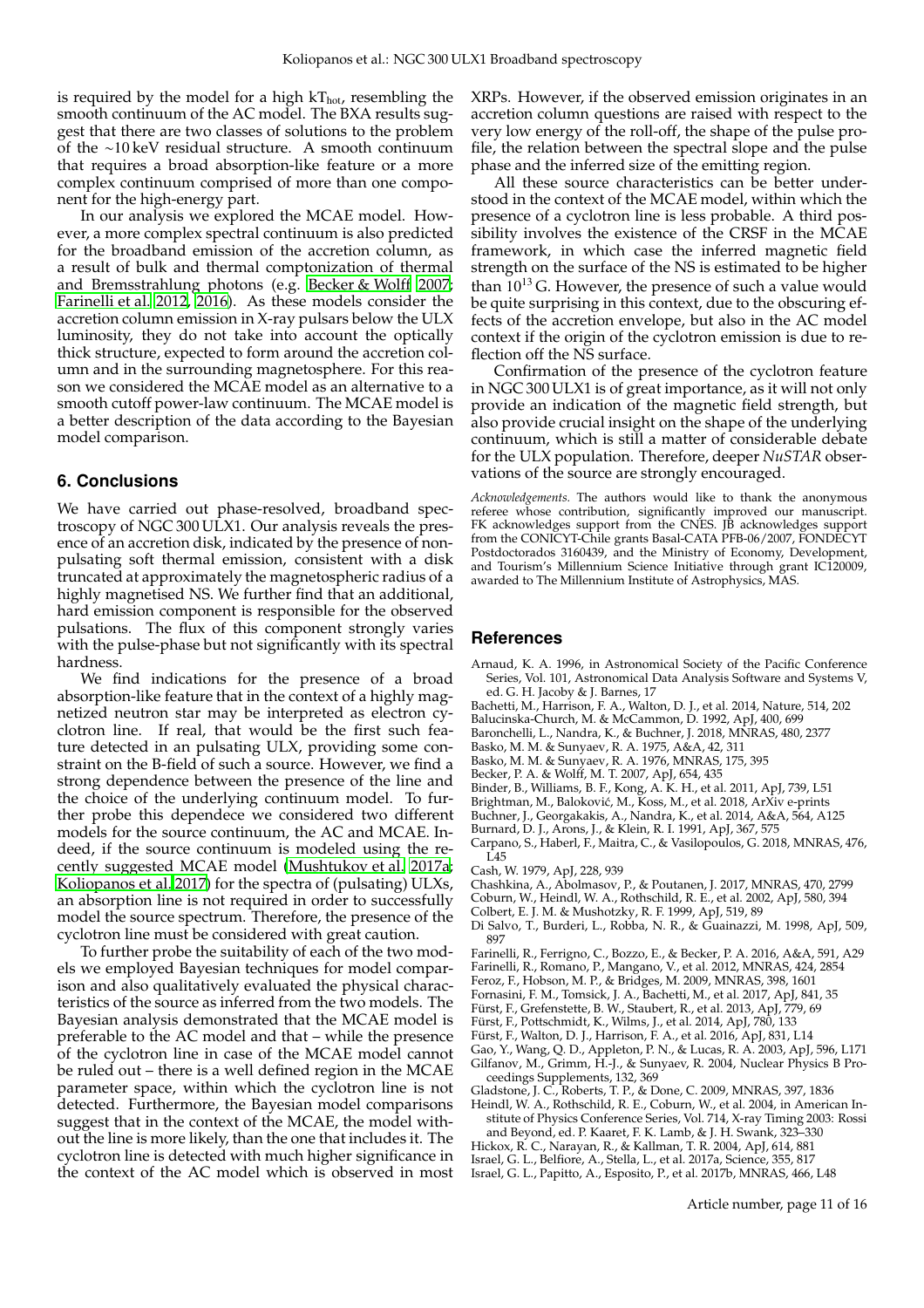<span id="page-11-1"></span>Kaaret, P., Prestwich, A. H., Zezas, A., et al. 2001, MNRAS, 321, L29

- <span id="page-11-20"></span>Kaminker, A. D., Fedorenko, V. N., & Tsygan, A. I. 1976, Soviet Ast., 20, 436
- <span id="page-11-8"></span>King, A., Lasota, J.-P., & Kluźniak, W. 2017, MNRAS, 468, L59
- <span id="page-11-5"></span>King, A. R. 2009, MNRAS, 393, L41
- <span id="page-11-13"></span>Klochkov, D., Staubert, R., Santangelo, A., Rothschild, R. E., & Ferrigno, C. 2011, A&A, 532, A126
- <span id="page-11-6"></span>Koliopanos, F. 2017, in Proceedings of the XII Multifrequency Behaviour of High Energy Cosmic Sources Workshop. 12-17 June, 2017 Palermo, Italy (MULTIF2017) Online at https://pos.sissa.it/cgibin/reader/conf.cgi?confid=306, 51
- <span id="page-11-16"></span>Koliopanos, F. & Vasilopoulos, G. 2018, A&A, 614, A23
- <span id="page-11-9"></span>Koliopanos, F., Vasilopoulos, G., Godet, O., et al. 2017, A&A, 608, A47
- <span id="page-11-24"></span>Lai, D. 2014, in European Physical Journal Web of Conferences, Vol. 64, European Physical Journal Web of Conferences, 01001
- <span id="page-11-32"></span>Lapidus, I. I., Syunyaev, R. A., & Titarchuk, L. G. 1986, Soviet Astronomy Letters, 12, 383
- <span id="page-11-31"></span>London, R. A., Taam, R. E., & Howard, W. M. 1986, ApJ, 306, 170
- <span id="page-11-21"></span>Lyubarskii, Y. E. & Syunyaev, R. A. 1988, Soviet Astronomy Letters, 14, 390
- <span id="page-11-0"></span>Makishima, K., Kubota, A., Mizuno, T., et al. 2000, ApJ, 535, 632
- <span id="page-11-14"></span>Malacaria, C., Klochkov, D., Santangelo, A., & Staubert, R. 2015, A&A, 581, A121
- <span id="page-11-12"></span>Meszaros, P. & Nagel, W. 1985, ApJ, 299, 138
- <span id="page-11-2"></span>Miller, J. M., Fabbiano, G., Miller, M. C., & Fabian, A. C. 2003, ApJ, 585, L37
- <span id="page-11-35"></span>Miyasaka, H., Bachetti, M., Harrison, F. A., et al. 2013, ApJ, 775, 65
- <span id="page-11-42"></span>Mushtukov, A. A., Poutanen, J., Suleimanov, V. F., et al. 2014, in European Physical Journal Web of Conferences, Vol. 64, European Physical Journal Web of Conferences, 02005
- <span id="page-11-7"></span>Mushtukov, A. A., Suleimanov, V. F., Tsygankov, S. S., & Ingram, A. 2017a, MNRAS
- <span id="page-11-23"></span>Mushtukov, A. A., Suleimanov, V. F., Tsygankov, S. S., & Ingram, A. 2017b, MNRAS, 467, 1202
- <span id="page-11-41"></span>Mushtukov, A. A., Suleimanov, V. F., Tsygankov, S. S., & Poutanen, J. 2015, MNRAS, 454, 2539
- <span id="page-11-11"></span>Nagel, W. 1981, ApJ, 251, 288
- <span id="page-11-25"></span>Parfrey, K. & Tchekhovskoy, A. 2017, ApJ, 851, L34
- <span id="page-11-18"></span>Pintore, F., Zampieri, L., Stella, L., et al. 2017, ApJ, 836, 113
- <span id="page-11-28"></span>Postnov, K. A., Gornostaev, M. I., Klochkov, D., et al. 2015, MNRAS, 452, 1601
- <span id="page-11-4"></span>Poutanen, J., Lipunova, G., Fabrika, S., Butkevich, A. G., & Abolmasov, P. 2007, MNRAS, 377, 1187
- <span id="page-11-22"></span>Poutanen, J., Mushtukov, A. A., Suleimanov, V. F., et al. 2013, ApJ, 777, 115
- <span id="page-11-39"></span>Pozdnyakov, L. A., Sobol, I. M., & Sunyaev, R. A. 1983, Astrophysics and Space Physics Reviews, 2, 189
- <span id="page-11-37"></span>Roberts, T. P. 2007, Ap&SS, 311, 203
- <span id="page-11-3"></span>Roberts, T. P., Warwick, R. S., Ward, M. J., & Goad, M. R. 2004, MNRAS, 349, 1193
- <span id="page-11-40"></span>Rybicki, G. B. & Lightman, A. P. 1979, Radiative processes in astrophysics Shimura, T. & Takahara, F. 1995, ApJ, 445, 780
- <span id="page-11-33"></span><span id="page-11-29"></span>Skilling, J. 2004, in American Institute of Physics Conference Series, Vol. 735, American Institute of Physics Conference Series, ed. R. Fischer, R. Preuss, & U. V. Toussaint, 395–405
- <span id="page-11-36"></span>Stobbart, A.-M., Roberts, T. P., & Wilms, J. 2006, MNRAS, 368, 397
- <span id="page-11-17"></span>Strüder, L., Briel, U., Dennerl, K., et al. 2001, A&A, 365, L18
- <span id="page-11-38"></span>Sutton, A. D., Roberts, T. P., & Middleton, M. J. 2013, MNRAS, 435, 1758
- <span id="page-11-27"></span>Verner, D. A., Ferland, G. J., Korista, K. T., & Yakovlev, D. G. 1996, ApJ, 465, 487
- <span id="page-11-15"></span>Vybornov, V., Klochkov, D., Gornostaev, M., et al. 2017, A&A, 601, A126
- <span id="page-11-43"></span>Walton, D. J., Bachetti, M., Fuerst, F., et al. 2018a, ArXiv e-prints
- <span id="page-11-10"></span>Walton, D. J., Fuerst, F., Heida, M., et al. 2018b, ArXiv e-prints
- <span id="page-11-19"></span>West, B. F., Wolfram, K. D., & Becker, P. A. 2017, ApJ, 835, 129
- <span id="page-11-34"></span>White, N. E., Swank, J. H., & Holt, S. S. 1983, ApJ, 270, 711
- <span id="page-11-26"></span>Wilms, J., Allen, A., & McCray, R. 2000, ApJ, 542, 914

## **Appendix A: BXA analysis NGC 300 ULX1**

**Table A.1.** Log-Evidence for the MCAE and AC models as described in Sect. [4.](#page-5-0)

<span id="page-11-30"></span>

| MCAE model                    |                                  |            |  |  |  |
|-------------------------------|----------------------------------|------------|--|--|--|
| Phase                         | log Z                            | DOF        |  |  |  |
| Full (line)<br>Full (no line) | $-461.5+0.3$<br>$-460.62+0.28$   | 761<br>764 |  |  |  |
| cPL+dBB (AC model)            |                                  |            |  |  |  |
| Phase                         | $\log Z$                         | DOF        |  |  |  |
| Full (line)<br>Full (no line) | $-467.0 \pm 0.3$<br>$-516.0+0.3$ | 762<br>765 |  |  |  |
|                               |                                  |            |  |  |  |
| hec*PL+dBB                    |                                  |            |  |  |  |
| Phase                         | $\log Z$                         | DOF        |  |  |  |
| Full (line)<br>Full (no line) | $-471.3+0.3$<br>$-493.7 \pm 0.3$ | 761<br>764 |  |  |  |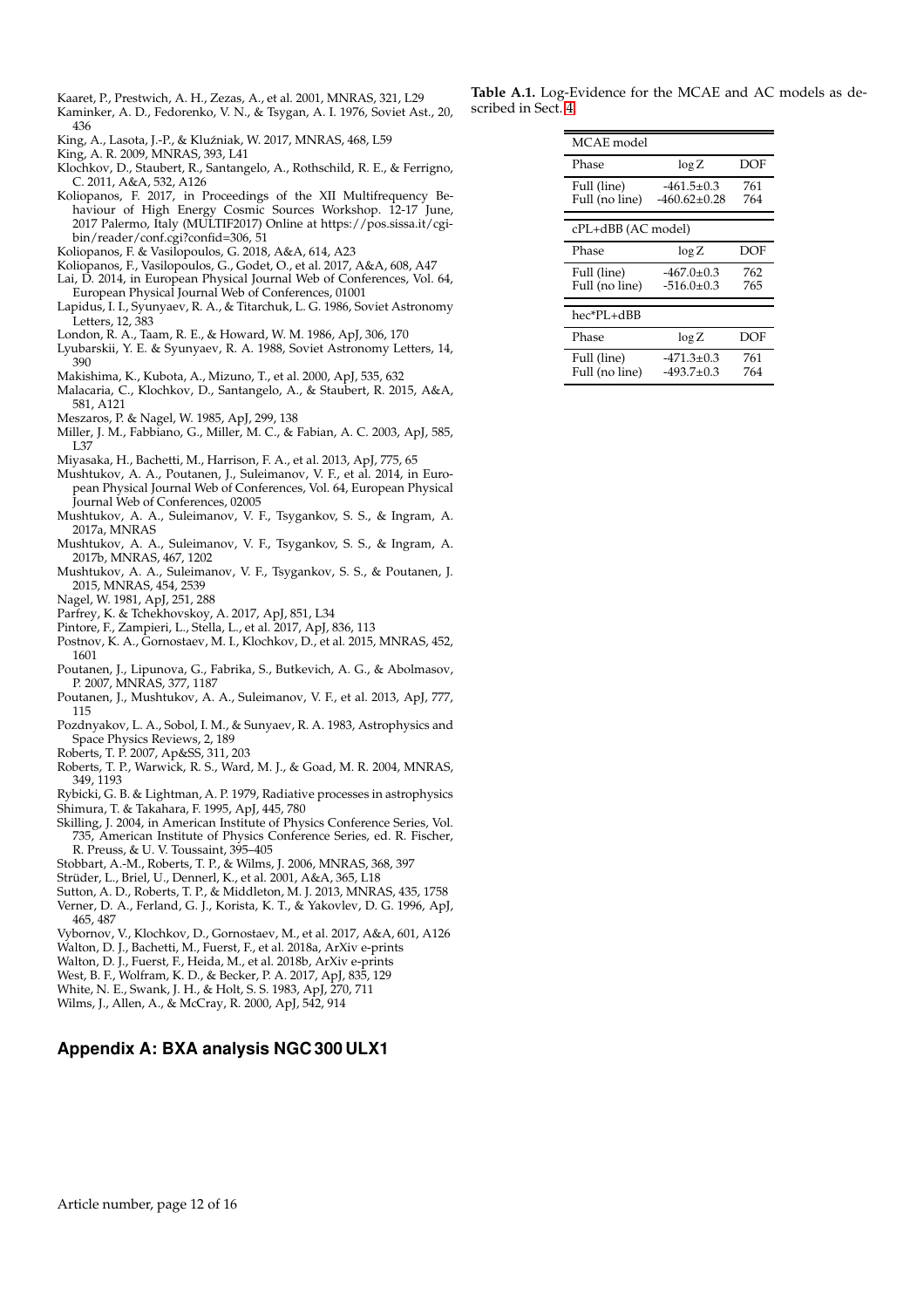**Table A.2.** Best fit values for the broadband  $\chi^2$  fit of combined *XMM-Newton* and *NuSTAR* observation of NGC300 ULX-1, for phaseaverage (FULL) spectra for the MCAE model *without* the Gaussian absorption line. The continuum was fitted separately with the xspec diskbb and bbodyrad (2nd row) models for the hot thermal emission. All errors are in the 90% confidence range.

<span id="page-12-1"></span>

|     |                               | dBB soft                                                                                                                                                |            | $(d)$ BB hot |                               | PL tail                                                                                                                           |                               | red. $\chi^2$ (dof) |
|-----|-------------------------------|---------------------------------------------------------------------------------------------------------------------------------------------------------|------------|--------------|-------------------------------|-----------------------------------------------------------------------------------------------------------------------------------|-------------------------------|---------------------|
|     | nH                            | $kT_{disk}$                                                                                                                                             | $K_{disk}$ | $kT_{hot}$   | $K_{\text{hot}}$              |                                                                                                                                   | $K_{\rm PL}$                  |                     |
|     | $[10^{21}$ cm <sup>-2</sup> ] | keV                                                                                                                                                     |            | keV          | $\left[\times 10^{-3}\right]$ |                                                                                                                                   | $\left[\times 10^{-5}\right]$ |                     |
| dBB |                               | $0.94_{-0.09}^{+0.10}$ $0.29\pm0.02$ $11.5_{-2.43}^{+3.30}$ $2.40_{-0.05}^{+0.06}$ $6.87_{-0.48}^{+0.45}$ $1.12_{-0.49}^{+0.35}$ $2.31_{-1.81}^{+4.32}$ |            |              |                               |                                                                                                                                   |                               | 1.10(764)           |
| BB  | $1.13_{-0.14}^{+0.13}$        |                                                                                                                                                         |            |              |                               | $0.26 \pm 0.03$ $10.7^{+8.50}_{-4.43}$ $1.56 \pm 0.03$ $69.5^{+3.98}_{-3.41}$ $1.99 \pm 0.05$ $66.1^{+5.56}_{-6.59}$ $1.11$ (764) |                               |                     |

Notes. K<sub>disk</sub> is the normalization parameter for the diskbb component. Namely K<sub>disk</sub> =  $(R_{disk}/D_{10kpc})^2$  cos*i* and K<sub>hot</sub> =  $(R_{disk}/D_{10kpc})^2$ for the bbodyrad model (2nd row), where  $R_{disk}$  is the inner radius of the disk in km,  $D_{10kpc}$  is the distance in units of 10 kpc and i is the inclination.  $K_{hot}$  is the same as  $K_{disk}$  but for the hot MCD component.  $K_{cPL}$  and  $K_{PL}$  are the power-law normalization parameters in units of photons/keV/ $\text{cm}^2\text{/s}$  at 1 keV.



<span id="page-12-0"></span>**Fig. A.1.** Marginalised parameters of the AC model. The pannels contain the posterior probability density distributions, normalised to the maximum, for the phase averaged (black lines), ON-Pulse (red lines) and OFF-Pulse (blue lines) spectra. The red lines mark the 5%, 50% (cross-section) and 95% percentiles of the 1D distributions.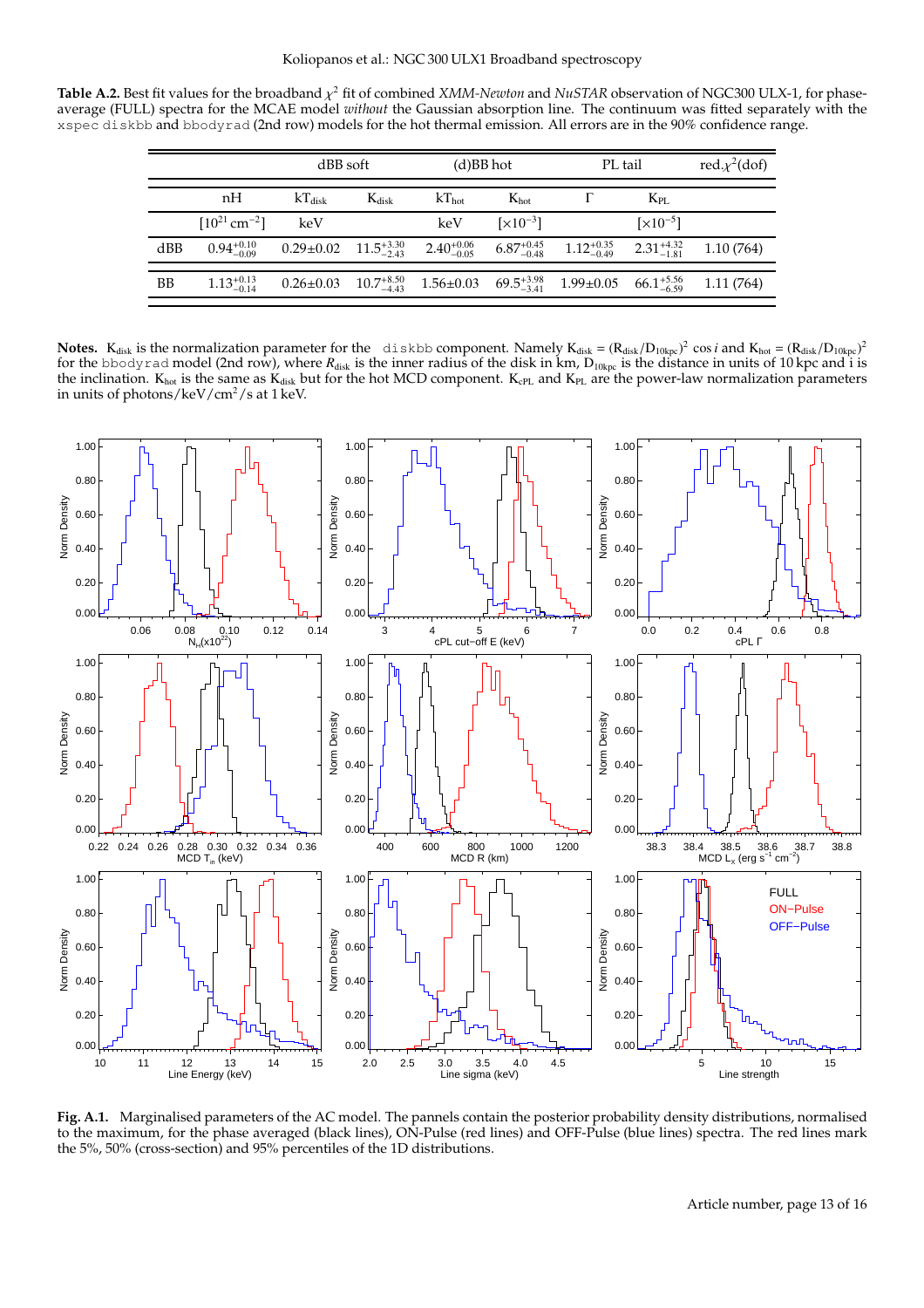

<span id="page-13-0"></span>**Fig. A.2.** Same as Fig. [A.1,](#page-12-0) but for MCAE model.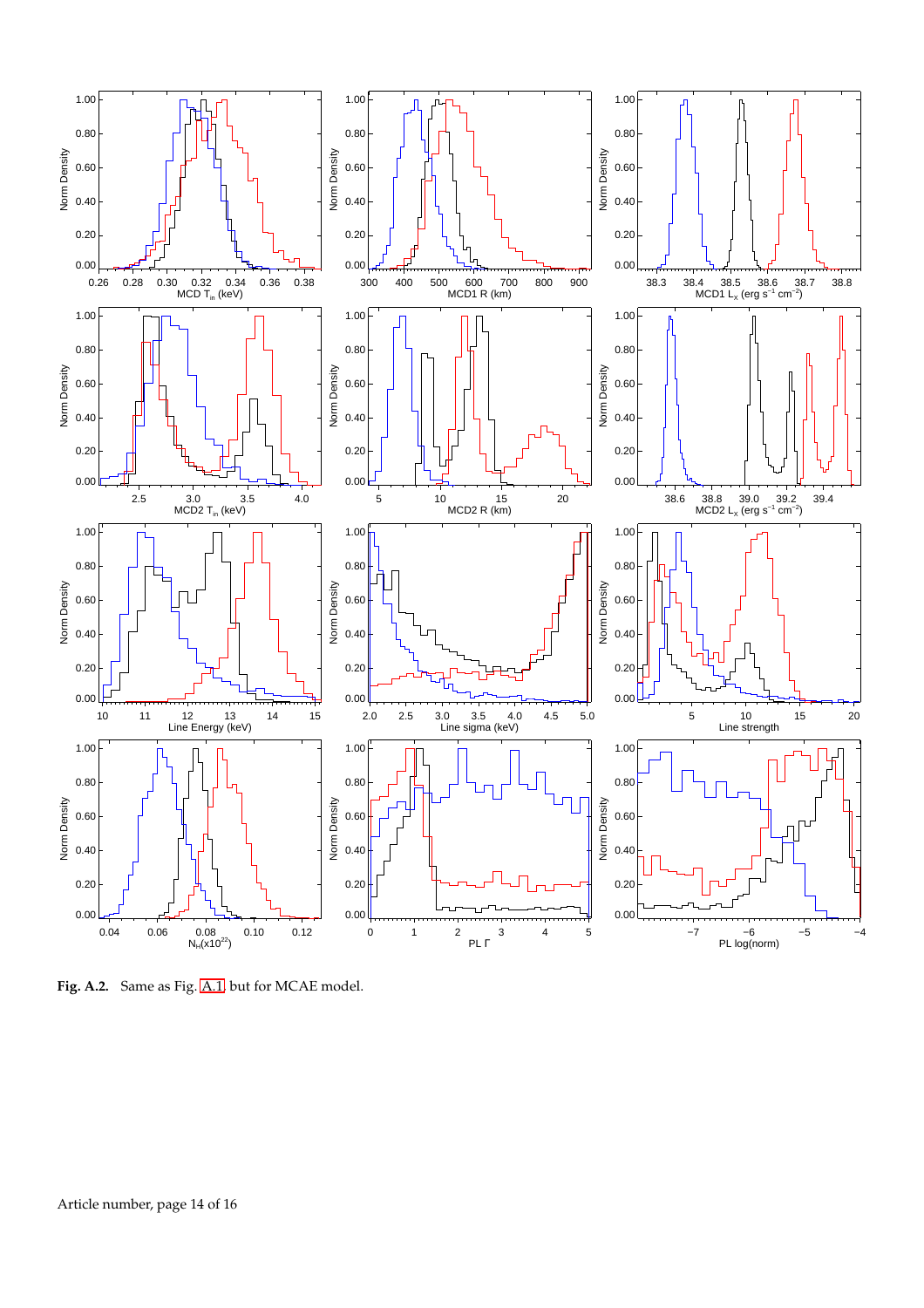

<span id="page-14-0"></span>**Fig. A.3.** Marginalised parameters of the AC model. For the distributions of Fig. [A.1](#page-12-0) we have plotted the 2D histograms for each pair of parameters.